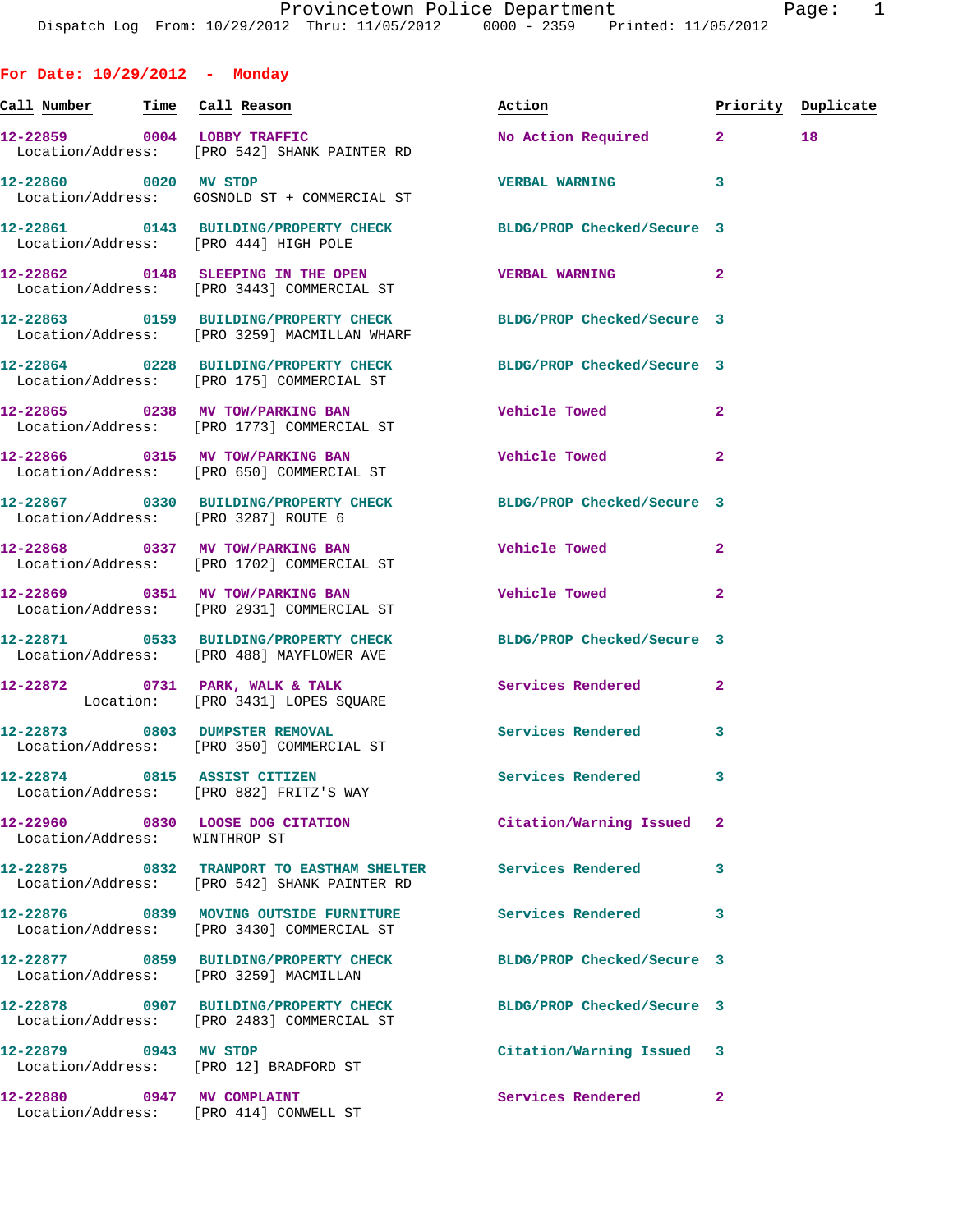|                                                        | Provincetown Police Department<br>Dispatch Log From: $10/29/2012$ Thru: $11/05/2012$ 0000 - 2359 Printed: $11/05/2012$ |                           |              | Page: 2 |  |
|--------------------------------------------------------|------------------------------------------------------------------------------------------------------------------------|---------------------------|--------------|---------|--|
|                                                        | 12-22881 1014 PARK, WALK & TALK 100 No Action Required 2<br>Location: [PRO 3431] LOPES SQUARE                          |                           |              |         |  |
|                                                        | 12-22882 1021 COMPLAINT NEIGHBOR PROBLEM SPOKEN TO 3<br>Location/Address: [PRO 1220] HARRY KEMP WAY                    |                           |              |         |  |
|                                                        | 12-22883 1029 MV OBSERVANCE / ASSIGNMENT Services Rendered 3<br>Location/Address: HOWLAND ST + BRADFORD ST             |                           |              |         |  |
|                                                        | 12-22884 1102 GENERAL INFO Services Rendered 3                                                                         |                           |              |         |  |
|                                                        | 12-22885 1116 PIER CLOSED TO TRAFFIC Services Rendered 2<br>Location/Address: [PRO 2543] MACMILLAN WHARF               |                           |              |         |  |
|                                                        | 12-22887 1149 LOST DOG Services Rendered 2<br>Location/Address: [PRO 2519] ROUTE 6                                     |                           |              |         |  |
|                                                        | 12-22888 1213 911 HANG UP 3POKEN TO<br>Location/Address: [PRO 968] CUDWORTH ST                                         |                           | 1.           |         |  |
|                                                        | 12-22889 1220 LOW HANGING WIRES Services Rendered 2<br>Location/Address: [PRO 1515] BRADFORD ST                        |                           |              |         |  |
|                                                        | 12-22890 1245 MV STOP<br>Location/Address: [PRO 2483] COMMERCIAL ST                                                    | SPOKEN TO                 | 3            |         |  |
| Location/Address: [PRO 3287] ROUTE 6                   | 12-22891 1321 BUILDING/PROPERTY CHECK BLDG/PROP Checked/Secure 3                                                       |                           |              |         |  |
|                                                        | 12-22892 1354 MV COMPLAINT<br>Location/Address: [PRO 2559] COMMERCIAL ST                                               | Services Rendered 2       |              |         |  |
|                                                        | 12-22893 1437 WIRES DOWN<br>Location/Address: BRADFORD ST + HANCOCK ST                                                 | Services Rendered 2       |              |         |  |
| Location/Address: CENTER ST                            | 12-22894 1500 FOUND PURSE/RETURNED Services Rendered 3                                                                 |                           |              |         |  |
|                                                        | 12-22895 1523 ASSIST AGENCY / MUTUAL AID Services Rendered 3<br>Location/Address: [PRO 2998] BRADFORD ST EXT           |                           |              |         |  |
|                                                        | 12-22896 1526 ASSIST CITIZEN 5ervices Rendered 3<br>Location/Address: [PRO 1443] WEST VINE ST                          |                           |              |         |  |
|                                                        | 12-22897 1527 LOW HANGING WIRES<br>Location/Address: [PRO 16] BRADFORD ST                                              | Services Rendered         | $\mathbf{2}$ | 8       |  |
| 12-22898 1542 WIRES DOWN                               | Location/Address: PRISCILLA ALDEN RD + BRADFORD ST                                                                     | Services Rendered 2       |              | 5       |  |
|                                                        | 12-22899 1555 MEDICAL EMERGENCY<br>Location/Address: [PRO 658] MOZART AVE                                              | Services Rendered         | 1            |         |  |
|                                                        | 12-22900 1559 MEDICAL EMERGENCY<br>Location/Address: [PRO 3670] SHANK PAINTER RD                                       | Transported to Hospital 1 |              |         |  |
| 12-22901 1638 WIRES DOWN                               | Location/Address: [PRO 1229] MOZART AVE                                                                                | Services Rendered         | $\mathbf{2}$ |         |  |
| 12-22902 1650 WIRES DOWN                               | Location/Address: HOWLAND ST + COMMERCIAL ST                                                                           | Services Rendered         | $\mathbf{2}$ |         |  |
|                                                        | 12-22903 1713 ASSIST AGENCY / MUTUAL AID Services Rendered 3<br>Location/Address: [PRO 526] RYDER ST EXT               |                           |              |         |  |
| 12-22904 1718 WIRES DOWN                               | Location/Address: COMMERCIAL ST + MAYFLOWER AVE                                                                        | Could Not Locate          | $\mathbf{2}$ |         |  |
| 12-22905 1726 WIRES DOWN<br>Location/Address: POINT ST |                                                                                                                        | Services Rendered 2       |              | 1       |  |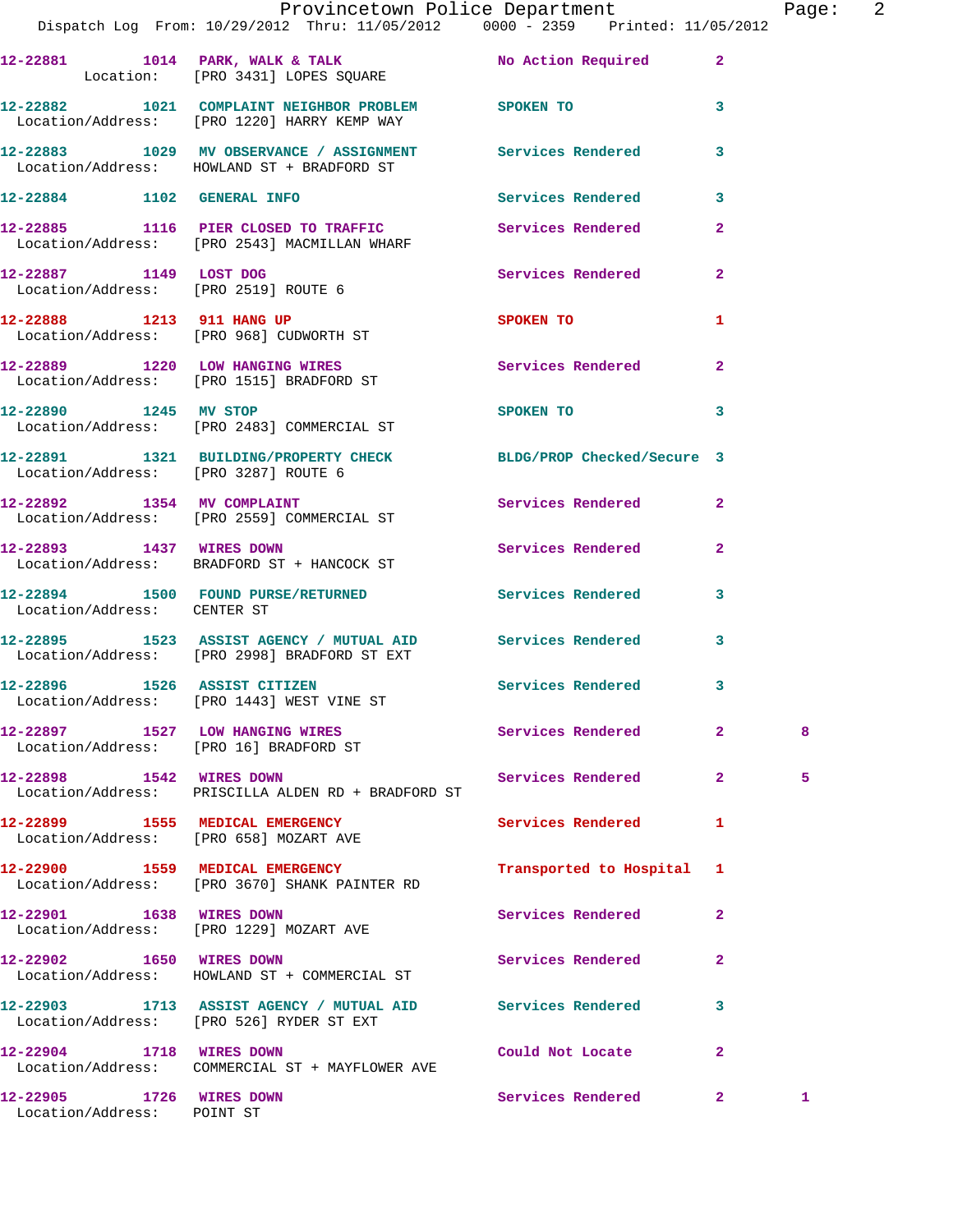|                                                    | Provincetown Police Department<br>Dispatch Log From: 10/29/2012 Thru: 11/05/2012 0000 - 2359 Printed: 11/05/2012 |                            | Page: 3        |
|----------------------------------------------------|------------------------------------------------------------------------------------------------------------------|----------------------------|----------------|
|                                                    | 12-22906 1741 MV COMPLAINT<br>Location/Address: [PRO 145] COMMERCIAL ST                                          | Vehicle Towed              | $\mathbf{2}$   |
|                                                    | 12-22907 1752 ATTEMPTED B & E BURGLARY Could Not Locate<br>Location/Address: [PRO 569] WINSLOW ST                |                            | $\overline{2}$ |
|                                                    | 12-22908 1759 MV ACCIDENT<br>Location/Address: [PRO 517] RACE POINT RD                                           | Taken/Referred to Other 1  |                |
| Location/Address: BRADFORD ST                      | 12-22910 1816 WIRES DOWN-POWER OUTAGE No Action Required 2                                                       |                            |                |
| Location/Address: RACE POINT RD                    | 12-22909 1818 ASSIST AGENCY / MUTUAL AID Services Rendered                                                       |                            | 3              |
| Location/Address: [PRO 453] KILEY CT               | 12-22911 1818 ANIMAL CALL-LOOSE DOGS/RETURNE Services Rendered                                                   |                            | $\overline{a}$ |
|                                                    | 12-22912 1826 WIRES DOWN<br>Location/Address: [PRO 1803] SHANK PAINTER RD                                        | Could Not Locate           | $\overline{a}$ |
|                                                    | 12-22913 1845 ASSIST CITIZEN<br>Location/Address: [PRO 1463] COMMERCIAL ST                                       | Services Rendered          | 3              |
| Location/Address: CARVER ST                        | 12-22914 1845 MV DISABLED                                                                                        | No Action Required 2       |                |
|                                                    | 12-22915 1923 FOUND GLASSES/RETURNED No Action Required<br>Location/Address: [PRO 3259] MACMILLAN WHARF          |                            | 3              |
|                                                    | 12-22916 1942 WIRES DOWN-COMCAST<br>Location: [PRO 3431] LOPES SQUARE                                            | No Action Required 2       |                |
|                                                    | 12-22917 1953 FOLLOW UP<br>Location/Address: [PRO 2806] BRADFORD ST EXT                                          | No Action Required         | 2              |
| Location/Address: [PRO 433] RYDER ST               | 12-22918 2024 BUILDING/PROPERTY CHECK BLDG/PROP Checked/Secure 3                                                 |                            |                |
|                                                    | 12-22919  2200 BUILDING/PROPERTY CHECK BLDG/PROP Checked/Secure 3<br>Location/Address: [PRO 530] SHANKPAINTER RD |                            |                |
| 12-22920 2234 HARASSMENT                           | Location/Address: [PRO 395] COMMERCIAL ST                                                                        | Services Rendered 2        |                |
| 12-22921 2333 HAZARDS<br>Location/Address: ROUTE 6 |                                                                                                                  | Taken/Referred to Other 2  |                |
| Location/Address: [PRO 16] BRADFORD ST             | 12-22922 2346 BUILDING/PROPERTY CHECK                                                                            | BLDG/PROP Checked/Secure 3 |                |
|                                                    | 12-22923 2350 BUILDING/PROPERTY CHECK<br>Location/Address: [PRO 545] SHANK PAINTER RD                            | BLDG/PROP Checked/Secure 3 |                |
|                                                    | 12-22924 2351 BUILDING/PROPERTY CHECK<br>Location/Address: [PRO 3296] SHANKPAINTER RD                            | BLDG/PROP Checked/Secure 3 |                |
|                                                    | 12-22925 2352 BUILDING/PROPERTY CHECK<br>Location/Address: [PRO 1778] SHANKPAINTER RD                            | BLDG/PROP Checked/Secure 3 |                |
| For Date: $10/30/2012$ - Tuesday                   |                                                                                                                  |                            |                |
| Location/Address: PEARL ST                         | 12-22926 0032 SUSPICIOUS NOISE                                                                                   | No Action Required         | 2              |
|                                                    | 12-22927 0046 BUILDING/PROPERTY CHECK<br>Location/Address: [PRO 2543] MACMILLAN WHARF                            | BLDG/PROP Checked/Secure 3 |                |
|                                                    |                                                                                                                  | BLDG/PROP Checked/Secure 3 |                |

Location/Address: [PRO 1989] COMMERCIAL ST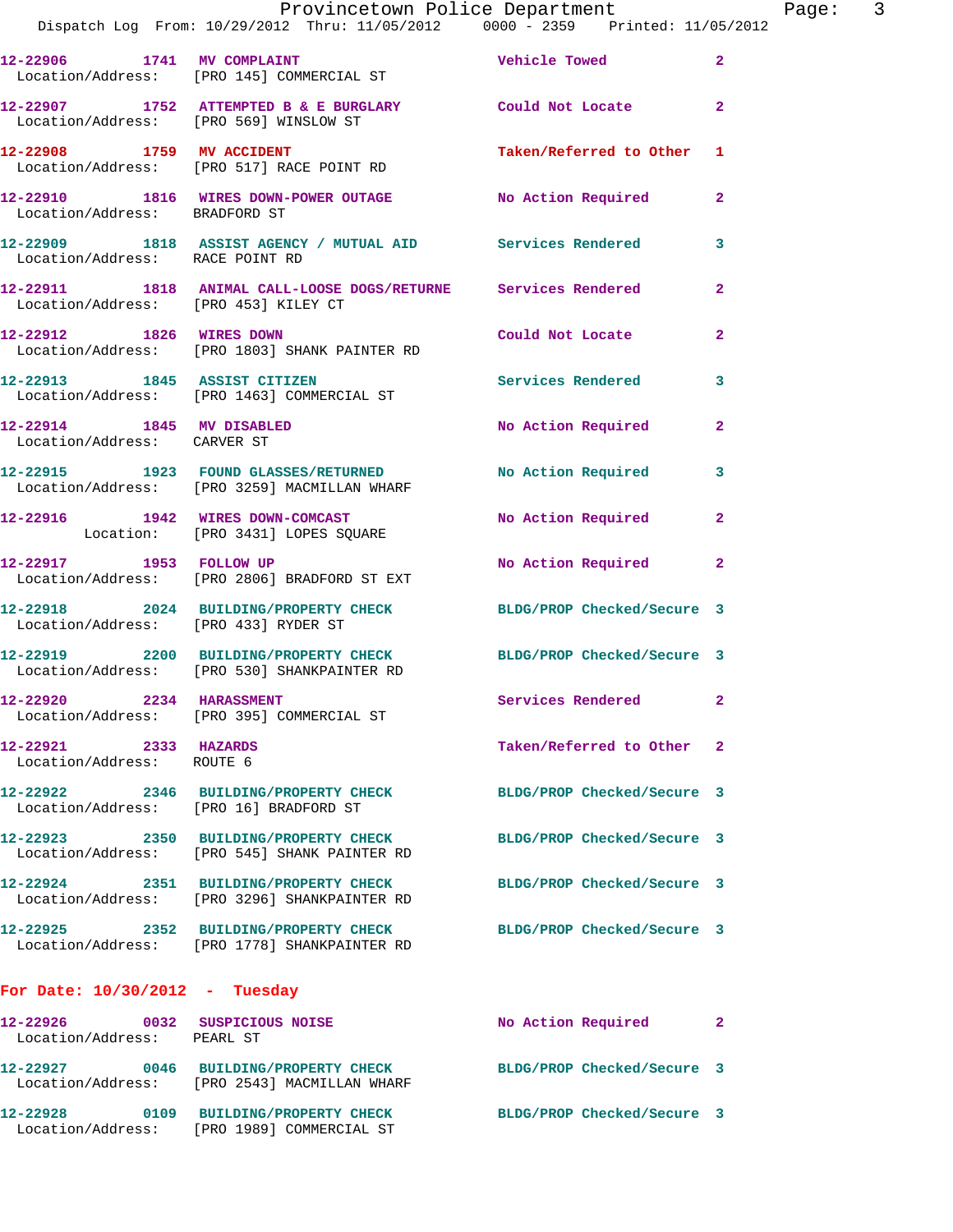|                                                                  | 12-22929 0134 BUILDING/PROPERTY CHECK BLDG/PROP Checked/Secure 3<br>Location/Address: [PRO 175] COMMERCIAL ST    |                            |                    |
|------------------------------------------------------------------|------------------------------------------------------------------------------------------------------------------|----------------------------|--------------------|
|                                                                  | 12-22930 0146 BUILDING/PROPERTY CHECK<br>Location/Address: [PRO 440] HARRY KEMP WAY                              | BLD/PROP CHECKED UNSECUR 3 |                    |
|                                                                  | 12-22931 0150 BUILDING/PROPERTY CHECK BLDG/PROP Checked/Secure 3<br>Location/Address: [PRO 530] SHANK PAINTER RD |                            |                    |
|                                                                  | 12-22932 0158 BY-LAW VIOLATION<br>Location/Address: [PRO 3193] COMMERCIAL ST                                     | SPOKEN TO                  | $\overline{2}$     |
| Location/Address: [PRO 3287] ROUTE 6                             | 12-22933 0309 BUILDING/PROPERTY CHECK BLDG/PROP Checked/Secure 3                                                 |                            |                    |
|                                                                  | 12-22934 0505 BUILDING/PROPERTY CHECK<br>Location/Address: [PRO 2500] COMMERCIAL ST                              | BLDG/PROP Checked/Secure 3 |                    |
|                                                                  | 12-22935 0507 BUILDING/PROPERTY CHECK<br>Location/Address: [PRO 1646] WINSLOW ST                                 | BLDG/PROP Checked/Secure 3 |                    |
|                                                                  | 12-22936 0553 BUILDING/PROPERTY CHECK<br>Location/Address: [PRO 488] MAYFLOWER ST                                | BLDG/PROP Checked/Secure 3 |                    |
|                                                                  | 12-22937 0619 LOBBY TRAFFIC<br>Location/Address: [PRO 542] SHANK PAINTER RD                                      | <b>Services Rendered</b>   | $\mathbf{2}$<br>20 |
|                                                                  | 12-22938 0625 MEDICAL EMERGENCY<br>Location/Address: [PRO 442] HARRY KEMP WAY                                    | <b>Services Rendered</b>   | 1                  |
|                                                                  | 12-22940 0651 MEDICAL EMERGENCY<br>Location/Address: [PRO 3430] COMMERCIAL ST                                    | Transported to Hospital 1  |                    |
| 12-22939 0702 911 MISDIAL                                        | Location/Address: [PRO 670] ALDEN ST                                                                             | Services Rendered          | 1                  |
| 12-22941 0725 WIRES LOW HANGING<br>Location/Address: BRADFORD ST |                                                                                                                  | Services Rendered          | 2                  |
|                                                                  | 12-22942 0730 BUILDING/PROPERTY CHECK Services Rendered 3<br>Location/Address: [PRO 2483] COMMERCIAL ST          |                            |                    |
| Location/Address: [PRO 3259] MACMILLAN                           | 12-22943 0814 BUILDING/PROPERTY CHECK BLDG/PROP Checked/Secure 3                                                 |                            |                    |
| 12-22944 0816 MV STOP                                            | Location/Address: [PRO 2513] ROUTE 6                                                                             | <b>VERBAL WARNING</b>      |                    |
| Location/Address: [PRO 2513] ROUTE 6                             | 12-22945 0816 MV OBSERVANCE / ASSIGNMENT Services Rendered                                                       |                            | 3                  |
|                                                                  | 12-22946 0818 ANIMAL CALL<br>Location/Address: [PRO 3163] WINTHROP ST                                            | <b>GONE ON ARRIVAL</b>     | $\overline{a}$     |
|                                                                  | $12-22947$ 0826 PARK, WALK & TALK<br>Location: [PRO 3431] LOPES SQUARE                                           | Services Rendered          | $\mathbf{2}$       |
|                                                                  | 12-22949 0906 LOST BLUE CHECKBOOK Services Rendered<br>Location/Address: [PRO 3296] SHANK PAINTER RD             |                            | 3                  |
|                                                                  | 12-22950 0912 ASSIST CITIZEN<br>Location/Address: [PRO 1237] MILLER HILL RD                                      | <b>Services Rendered</b>   | 3                  |
| Location/Address: [PRO 564] BAYBERRY                             | 12-22951 0918 BUILDING/PROPERTY CHECK Services Rendered                                                          |                            | 3                  |
|                                                                  | 12-22952 0923 COMPLAINT<br>Location/Address: [PRO 2904] WEST VINE ST                                             | SPOKEN TO                  | 3                  |
| 12-22953 0940 MV STOP                                            |                                                                                                                  | <b>VERBAL WARNING</b>      | 3                  |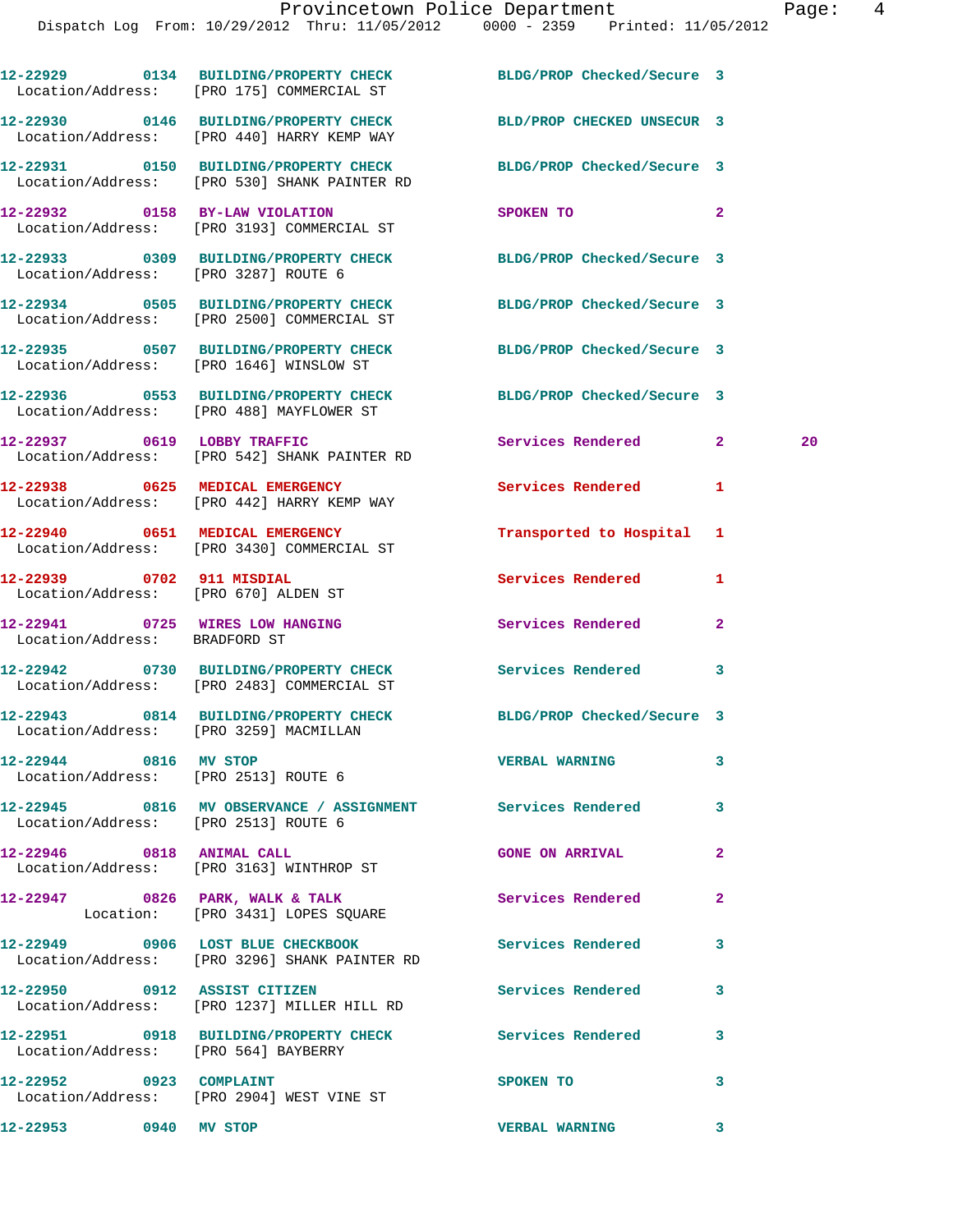|                                                                       | Provincetown Police Department<br>Dispatch Log From: 10/29/2012 Thru: 11/05/2012 0000 - 2359 Printed: 11/05/2012 |                          |                |
|-----------------------------------------------------------------------|------------------------------------------------------------------------------------------------------------------|--------------------------|----------------|
| Location/Address: [PRO 2513] ROUTE 6                                  |                                                                                                                  |                          |                |
|                                                                       | 12-22954 0958 LOST TOYOTA KEY<br>Location: [PRO 3431] LOPES SQUARE                                               | Services Rendered 3      |                |
|                                                                       | 12-22955 1004 BUILDING/PROPERTY CHECK BLDG/PROP Checked/Secure 3<br>Location/Address: [PRO 3318] CEMETERY RD     |                          |                |
| Location/Address: [PRO 2521] ROUTE 6                                  | 12-22956 1004 MV OBSERVANCE / ASSIGNMENT SPOKEN TO                                                               |                          | 3              |
|                                                                       | 12-22957 1014 LOST KEYS W/BEAR KEYRING Services Rendered<br>Location/Address: [PRO 2605] COMMERCIAL ST           |                          | 3              |
|                                                                       | 12-22958 1017 MV COMPLAINT<br>Location/Address: [PRO 1720] COMMERCIAL ST                                         | <b>Vehicle Towed</b>     | $\overline{a}$ |
| 12-22959 1019 MV STOP                                                 | Location/Address: ROUTE 6 + SNAIL RD                                                                             | <b>VERBAL WARNING</b>    | 3              |
| 12-22961 1042 MV COMPLAINT<br>Location/Address: COURT ST              |                                                                                                                  | SPOKEN TO                | $\overline{a}$ |
|                                                                       | 12-22962 1115 LOW WIRES<br>Location/Address: [PRO 85] COMMERCIAL ST                                              | <b>Services Rendered</b> | $\overline{a}$ |
| 12-22963 1122 MV STOP                                                 | Location/Address: [PRO 3523] BRADFORD ST                                                                         | <b>VERBAL WARNING</b>    | 3              |
|                                                                       | 12-22964 1125 WIRES DOWN<br>Location: [PRO 3431] LOPES SQUARE                                                    | Services Rendered        | $\overline{a}$ |
|                                                                       | 12-22965 1131 ASSIST CITIZEN<br>Location/Address: [PRO 262] CENTER ST                                            | SPOKEN TO                | 3              |
|                                                                       | 12-22966 1149 MV STOP<br>Location/Address: [PRO 208] COMMERCIAL ST                                               | <b>VERBAL WARNING</b>    | 3              |
|                                                                       | 12-22967 1149 LOST MASS LICENSE<br>Location: [PRO 3431] LOPES SQUARE                                             | SPOKEN TO                | 3              |
|                                                                       | 12-22968 1209 MV OBSERVANCE / ASSIGNMENT Services Rendered<br>Location/Address: SHANK PAINTER RD + BRADFORD ST   |                          | 3              |
|                                                                       | 12-22969               1212    COMPLAINT<br>Location/Address:      [PRO 208] COMMERCIAL ST                       | Services Rendered        | 3              |
| 12-22970 1215 ASSIST CITIZEN<br>Location/Address: [PRO 655] CONANT ST |                                                                                                                  | Services Rendered        | 3              |
| 12-22971 1234 MV STOP                                                 | Location/Address: JOHNSON ST + COMMERCIAL ST                                                                     | <b>VERBAL WARNING</b>    | 3              |
| 12-22972 1238 MV STOP                                                 | Location/Address: HARRY KEMP WAY + HOWLAND ST                                                                    | <b>VERBAL WARNING</b>    | 3              |
| Location/Address: [PRO 2521] ROUTE 6                                  | 12-22973 1243 MV OBSERVANCE / ASSIGNMENT Services Rendered                                                       |                          | 3              |
|                                                                       | 12-22974 1259 FOLLOW UP<br>Location/Address: [PRO 2645] SHANK PAINTER RD                                         | Services Rendered        | $\mathbf{2}$   |
| 12-22975 1332 PET PANTRY                                              | Location/Address: [PRO 537] SHANK PAINTER RD                                                                     | Services Rendered        | $\mathbf{2}$   |
| 12-22977 1348 TAGGING                                                 | Location/Address: [PRO 3467] COMMERCIAL ST                                                                       | Investigated             | 3              |
| Location/Address: [PRO 571] ALDEN ST                                  | 12-22978 1411 BUILDING/PROPERTY CHECK BLDG/PROP Checked/Secure 3                                                 |                          |                |

Page: 5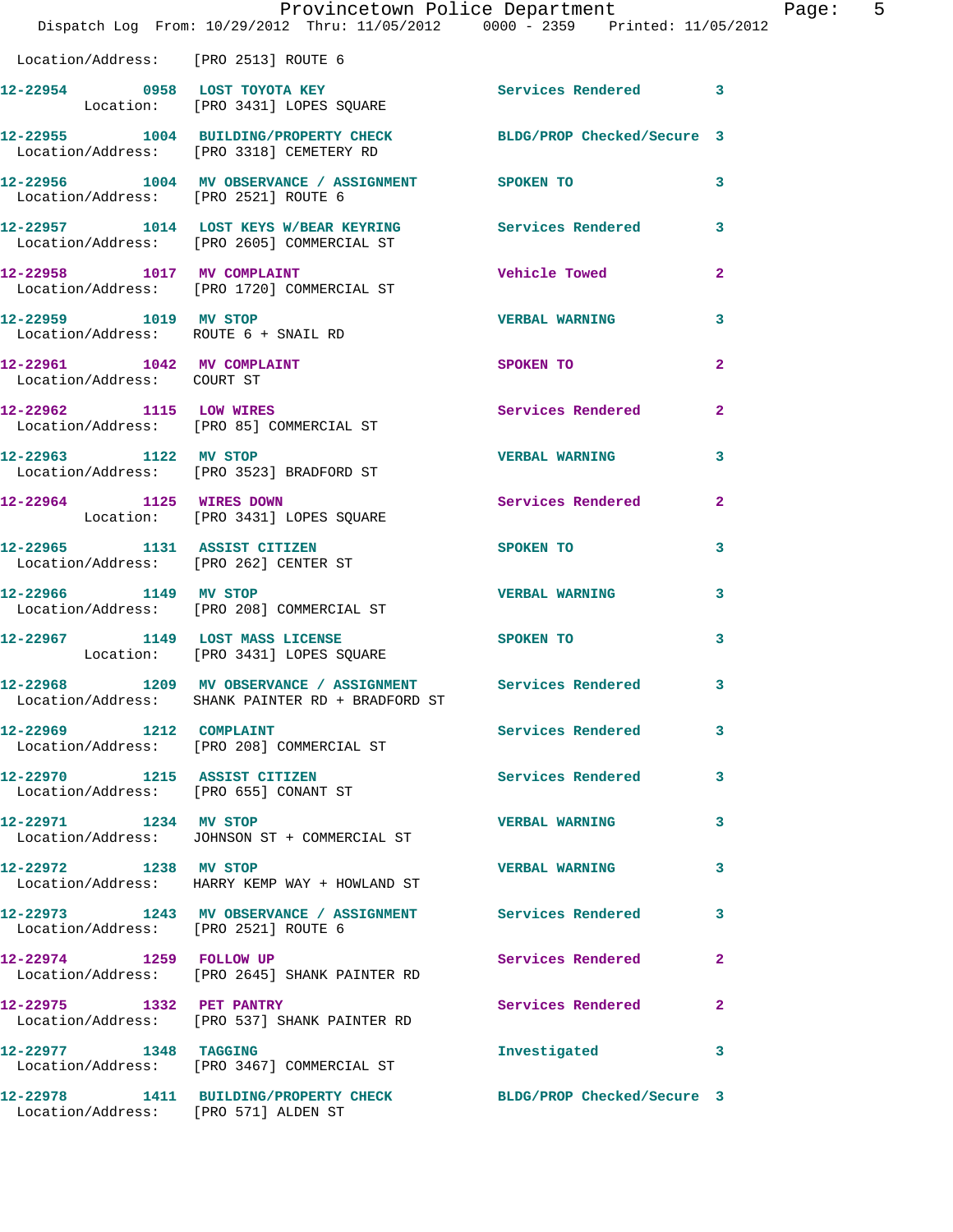|                                        |                                                                                                      | Provincetown Police Department                                                                               |                            | Page: 6 |  |
|----------------------------------------|------------------------------------------------------------------------------------------------------|--------------------------------------------------------------------------------------------------------------|----------------------------|---------|--|
|                                        |                                                                                                      | Dispatch Log From: 10/29/2012 Thru: 11/05/2012 0000 - 2359 Printed: 11/05/2012                               |                            |         |  |
|                                        | Location/Address: [PRO 1241] COMMERCIAL ST                                                           | 12-22979 1422 INJURED SEAGULL Services Rendered 2                                                            |                            |         |  |
|                                        |                                                                                                      | 12-22980 1604 BUILDING/PROPERTY CHECK BLDG/PROP Checked/Secure 3<br>Location/Address: [PRO 571] ALDEN ST     |                            |         |  |
|                                        |                                                                                                      | 12-22981 1618 BUILDING/PROPERTY CHECK BLDG/PROP Checked/Secure 3<br>Location/Address: [PRO 488] MAYFLOWER ST |                            |         |  |
|                                        | 12-22982 1622 FOUND GLOVES<br>Location/Address: [PRO 606] CONWELL ST                                 | Services Rendered 3                                                                                          |                            |         |  |
|                                        | Location/Address: [PRO 3124] COMMERCIAL ST                                                           | 12-22983 1637 LARCENY /FORGERY/ FRAUD Services Rendered                                                      | $\overline{2}$             |         |  |
|                                        | 12-22984 1646 MEDICAL EMERGENCY<br>Location/Address: [PRO 395] COMMERCIAL ST                         | Services Rendered 1                                                                                          |                            |         |  |
|                                        | Location/Address: [PRO 1569] CUDWORTH ST                                                             | 12-22985 1750 BUILDING/PROPERTY CHECK BLDG/PROP Checked/Secure 3                                             |                            |         |  |
|                                        | Location/Address: [PRO 3607] BRADFORD ST                                                             | 12-22986 1801 BUILDING/PROPERTY CHECK BLDG/PROP Checked/Secure 3                                             |                            |         |  |
|                                        | Location/Address: [PRO 2206] COMMERCIAL ST                                                           | 12-22987 1928 BUILDING/PROPERTY CHECK BLDG/PROP Checked/Secure 3                                             |                            |         |  |
| Location/Address: [PRO 3287] ROUTE 6   |                                                                                                      | 12-22988 1945 BUILDING/PROPERTY CHECK BLDG/PROP Checked/Secure 3                                             |                            |         |  |
|                                        | 12-22989 2114 ALARM - GENERAL<br>Location/Address: [PRO 3260] BRADFORD ST EXT                        | Could Not Locate 1                                                                                           |                            |         |  |
| Location/Address: [PRO 444] HIGH POLE  |                                                                                                      | 12-22990 2121 BUILDING/PROPERTY CHECK BLDG/PROP Checked/Secure 3                                             |                            |         |  |
|                                        |                                                                                                      | 12-22991 2157 BUILDING/PROPERTY CHECK BLDG/PROP Checked/Secure 3<br>Location/Address: [PRO 16] BRADFORD ST   |                            |         |  |
|                                        | Location/Address: [PRO 519] RACE POINT RD                                                            | 12-22992 2205 BUILDING/PROPERTY CHECK BLDG/PROP Checked/Secure 3                                             |                            |         |  |
|                                        | 12-22993 2214 BUILDING/PROPERTY CHECK<br>Location/Address: [PRO 175] COMMERCIAL ST                   | BLDG/PROP Checked/Secure 3                                                                                   |                            |         |  |
| Location/Address: [PRO 3259] MACMILLAN | 12-22994 2326 BUILDING/PROPERTY CHECK                                                                | BLDG/PROP Checked/Secure 3                                                                                   |                            |         |  |
| Location/Address: [PRO 2] ALDEN ST     | 12-22995 2347 BUILDING/PROPERTY CHECK                                                                | BLDG/PROP Checked/Secure 3                                                                                   |                            |         |  |
| For Date: $10/31/2012$ - Wednesday     |                                                                                                      |                                                                                                              |                            |         |  |
|                                        | 12-22996 0025 LOBBY TRAFFIC<br>Location/Address: [PRO 542] SHANK PAINTER RD                          | Services Rendered                                                                                            | $\mathbf{2}$               | 10      |  |
|                                        | 12-22997 0027 MV OBSERVANCE / ASSIGNMENT Services Rendered<br>Location/Address: [PRO 43] BRADFORD ST |                                                                                                              | $\overline{\phantom{a}}$ 3 |         |  |

**12-22998 0032 MV STOP VERBAL WARNING 3** 

**12-22999 0047 MV OBSERVANCE / ASSIGNMENT Services Rendered 3** 

**12-23000 0058 MV STOP VERBAL WARNING 3** 

**12-23001 0107 911 GENERAL No Action Required 1** 

Location/Address: RYDER ST + COMMERCIAL ST

Location/Address: [PRO 731] BRADFORD ST

Location/Address: [PRO 542] SHANK PAINTER RD

Location/Address: BRADFORD ST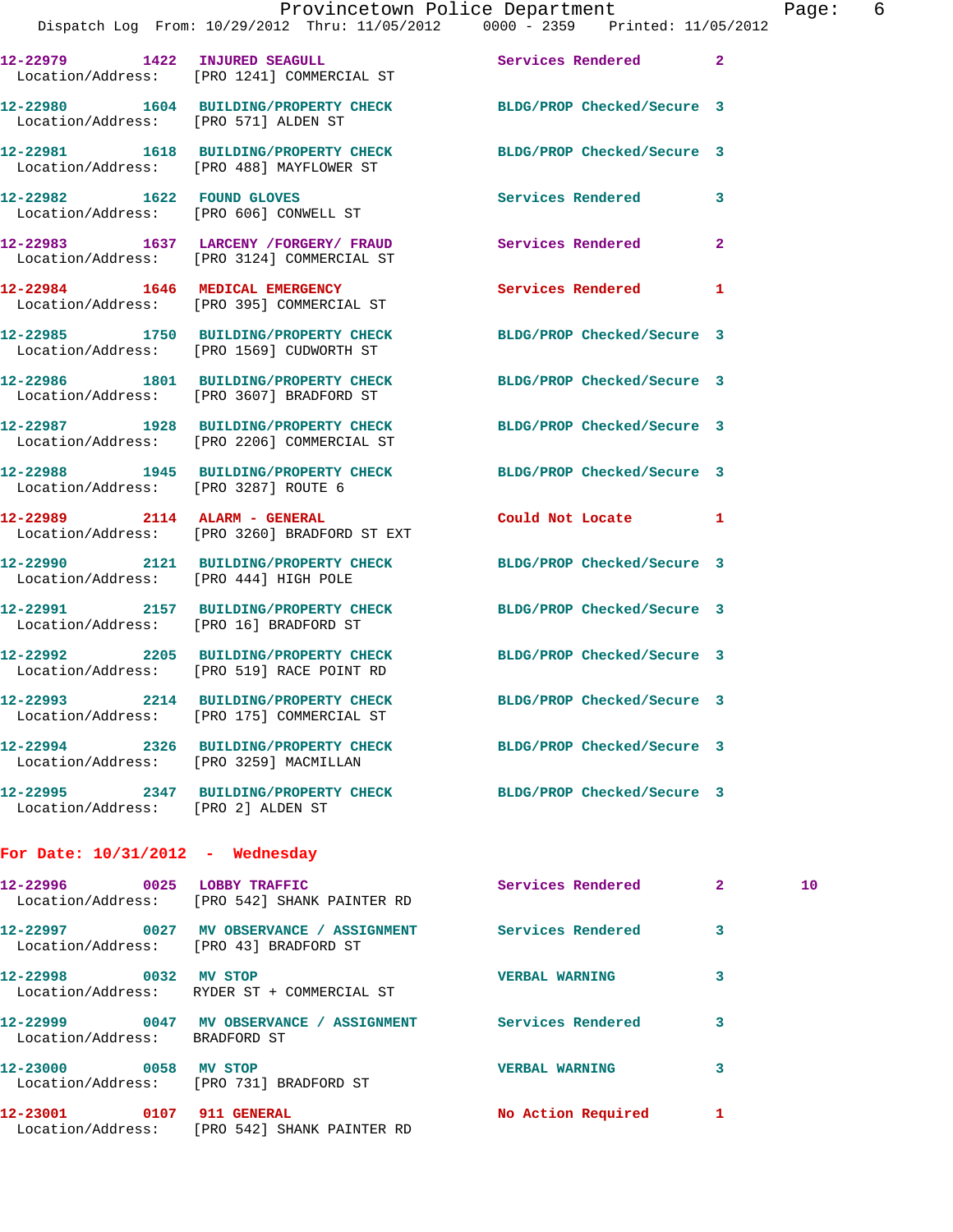## Provincetown Police Department Fage: 7

| 12-23002 0232 GENERAL INFO                                       |                                                                                       | No Action Required 3       |                |
|------------------------------------------------------------------|---------------------------------------------------------------------------------------|----------------------------|----------------|
|                                                                  | 12-23003 0301 BUILDING/PROPERTY CHECK<br>Location/Address: [PRO 99] COMMERCIAL ST     | BLDG/PROP Checked/Secure 3 |                |
|                                                                  | 12-23004 0307 BUILDING/PROPERTY CHECK<br>Location/Address: [PRO 545] SHANK PAINTER RD | BLDG/PROP Checked/Secure 3 |                |
| 12-23005 0308 GENERAL INFO                                       |                                                                                       | Services Rendered 3        |                |
|                                                                  | 12-23006 0514 BUILDING/PROPERTY CHECK<br>Location/Address: [PRO 1638] COMMERCIAL ST   | BLDG/PROP Checked/Secure 3 |                |
| Location/Address: ROUTE 6 + SNAIL RD                             | 12-23007 0544 MV OBSERVANCE / ASSIGNMENT Services Rendered                            |                            | 3              |
| 12-23008 0717 ALARM WORK                                         | Location/Address: [PRO 440] HARRY KEMP WAY                                            | Services Rendered          | 1              |
|                                                                  | 12-23009 0719 BUILDING/PROPERTY CHECK<br>Location/Address: [PRO 2543] MACMILLAN WHARF | BLDG/PROP Checked/Secure 3 |                |
|                                                                  | 12-23010 0725 H/M OFFICE ON/OFF DUTY<br>Location/Address: [PRO 2543] MACMILLAN WHARF  | No Action Required         | $\overline{2}$ |
|                                                                  | 12-23011 0730 BUILDING/PROPERTY CHECK<br>Location/Address: [PRO 3430] COMMERCIAL ST   | BLDG/PROP Checked/Secure 3 |                |
| Location/Address: [PRO 3287] ROUTE 6                             | $12-23012$ 0746 PARK, WALK & TALK                                                     | Services Rendered          | $\mathbf{2}$   |
| Location/Address: [PRO 2521] ROUTE 6                             | 12-23013 0808 MV OBSERVANCE / ASSIGNMENT                                              | Services Rendered          | 3              |
| 12-23014 0817 MV STOP<br>Location/Address: [PRO 2513] ROUTE 6    |                                                                                       | <b>VERBAL WARNING</b>      | 3              |
| Location/Address: HOWLAND ST                                     | 12-23015 0915 COMMUNITY CARETAKING                                                    | Services Rendered          | 3              |
| 12-23016 0924 MV STOP<br>Location/Address: [PRO 2513] ROUTE 6    |                                                                                       | Citation/Warning Issued 3  |                |
| 12-23017 0932 MV COMPLAINT                                       |                                                                                       | Services Rendered          | $\mathbf{2}$   |
|                                                                  | 12-23018 0938 BUILDING/PROPERTY CHECK<br>Location/Address: [PRO 564] BAYBERRY AVE     | BLDG/PROP Checked/Secure 3 |                |
|                                                                  | 12-23019 0959 REASSURANCE CHECK<br>Location/Address: [PRO 3632] COMMERCIAL ST         | <b>Services Rendered</b>   | 3              |
| 12-23020 1007 ANIMAL CALL                                        | Location/Address: [PRO 2368] SHANK PAINTER RD                                         | Services Rendered          | $\mathbf{2}$   |
| 12-23021 1009 LOW WIRES<br>Location/Address: [PRO 3222] ALDEN ST |                                                                                       | Services Rendered          | $\mathbf{2}$   |
|                                                                  | 12-23022 1014 ALARM TESTING<br>Location/Address: [PRO 399] COMMERCIAL ST              | <b>Services Rendered</b>   | 1              |
| 12-23023 1145 POSSUMS                                            | Location/Address: [PRO 2737] COMMERCIAL ST                                            | Services Rendered          | $\mathbf{2}$   |
| 12-23024 1157 911 GENERAL<br>Location/Address: PEARL ST          |                                                                                       | Investigated               | 1              |
| 12-23025 1307 LOST SET OF KEYS                                   | Location/Address: [PRO 542] SHANK PAINTER RD                                          | Services Rendered          | 3              |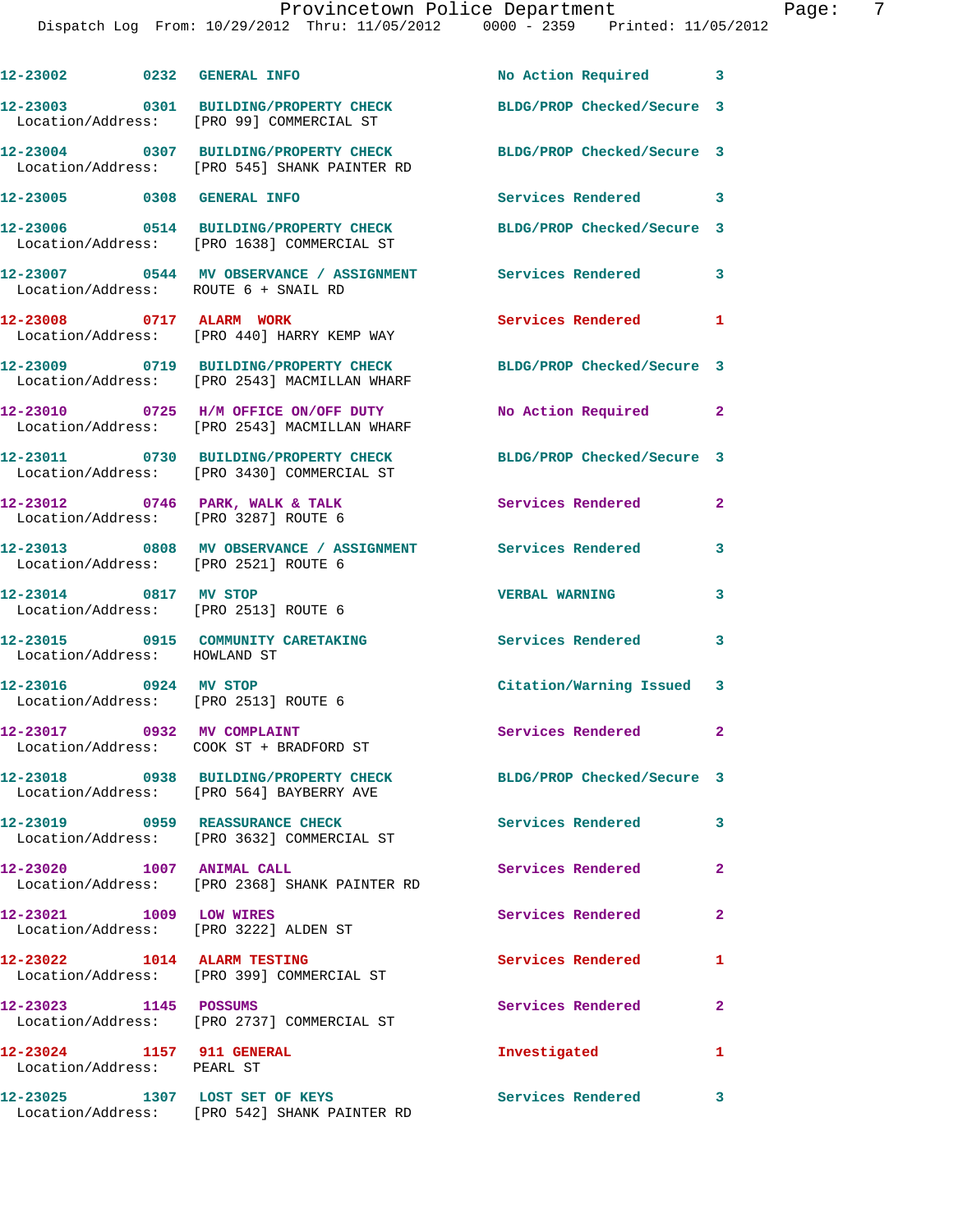|                                                               | Provincetown Police Department<br>Dispatch Log From: 10/29/2012 Thru: 11/05/2012 0000 - 2359 Printed: 11/05/2012 |                            |                |
|---------------------------------------------------------------|------------------------------------------------------------------------------------------------------------------|----------------------------|----------------|
|                                                               | 12-23026 1339 PARK, WALK & TALK 1988 Services Rendered<br>Location/Address: [PRO 285] COMMERCIAL ST              |                            | $\overline{a}$ |
| 12-23027 1353 ANIMAL CALL                                     | Location/Address: [PRO 1156] WINSLOW ST                                                                          | Services Rendered          | $\overline{2}$ |
|                                                               | 12-23028 1401 ALARM - FIRE<br>Location/Address: [PRO 146] COMMERCIAL ST                                          | False Alarm                | 1              |
| 12-23029 1515 PARADE                                          | Location/Address: [PRO 3222] ALDEN ST                                                                            | <b>Services Rendered</b>   | $\mathbf{2}$   |
| 12-23030 1531 MV STOP                                         | Location/Address: HANCOCK ST + BRADFORD ST                                                                       | <b>VERBAL WARNING</b>      | 3              |
| Location/Address: [PRO 571] ALDEN ST                          | 12-23031 1617 BUILDING/PROPERTY CHECK BLDG/PROP Checked/Secure 3                                                 |                            |                |
|                                                               | 12-23032 1759 BUILDING/PROPERTY CHECK<br>Location/Address: [PRO 488] MAYFLOWER ST                                | BLDG/PROP Checked/Secure 3 |                |
|                                                               | 12-23033 1824 BAR CHECK<br>Location/Address: [PRO 3430] COMMERCIAL ST                                            | <b>Services Rendered</b>   | $\mathbf{2}$   |
| Location/Address: FRANKLIN ST                                 | 12-23034 1830 BUILDING/PROPERTY CHECK BLDG/PROP Checked/Secure 3                                                 |                            |                |
| 12-23035 1831 MV STOP<br>Location/Address: [PRO 2479] ROUTE 6 |                                                                                                                  | <b>VERBAL WARNING</b>      | 3              |
|                                                               | 12-23036 1837 BUILDING/PROPERTY CHECK BLDG/PROP Checked/Secure 3<br>Location/Address: [PRO 3317] CEMETERY RD     |                            |                |
| Location/Address: NELSON AVE                                  | 12-23037 1852 PARK, WALK & TALK                                                                                  | <b>Services Rendered</b>   | 2              |
| Location/Address: PLEASANT ST                                 | 12-23038 1919 BUILDING/PROPERTY CHECK BLDG/PROP Checked/Secure 3                                                 |                            |                |
|                                                               | 12-23039 1944 DISTURBANCE<br>Location/Address: BANGS ST + COMMERCIAL ST                                          | Unfounded                  | 1              |
| 12-23041 1958 TTY TEST CALL                                   |                                                                                                                  | <b>Services Rendered</b>   |                |
|                                                               | 12-23042 2107 BUILDING/PROPERTY CHECK<br>Location/Address: [PRO 3163] WINTHROP ST                                | BLDG/PROP Checked/Secure 3 |                |
| Location/Address: [PRO 16] BRADFORD ST                        | 12-23043 2110 BUILDING/PROPERTY CHECK                                                                            | BLDG/PROP Checked/Secure 3 |                |
| 12-23044 2140 MV STOP                                         | Location/Address: GOSNOLD ST + BRADFORD ST                                                                       | <b>VERBAL WARNING</b>      | 3              |
| 12-23045 2233 DISORDERLY                                      | Location/Address: [PRO 3443] COMMERCIAL ST                                                                       | Services Rendered          | 2              |
| 12-23046 2334 ALARM - GENERAL                                 | Location/Address: [PRO 1778] SHANK PAINTER RD                                                                    | Unfounded                  | 1              |
|                                                               | 12-23047 2348 BUILDING/PROPERTY CHECK<br>Location/Address: [PRO 306] COMMERCIAL ST                               | BLDG/PROP Checked/Secure 3 |                |
| For Date: $11/01/2012$ - Thursday                             |                                                                                                                  |                            |                |
| Location/Address: [PRO 2543] MACMILLAN                        | 12-23048 0003 BUILDING/PROPERTY CHECK BLDG/PROP Checked/Secure 3                                                 |                            |                |
|                                                               | 12-23049 0007 MV OBSERVANCE / ASSIGNMENT Services Rendered                                                       |                            | 3              |

Location/Address: [PRO 2577] BRADFORD ST

Page: 8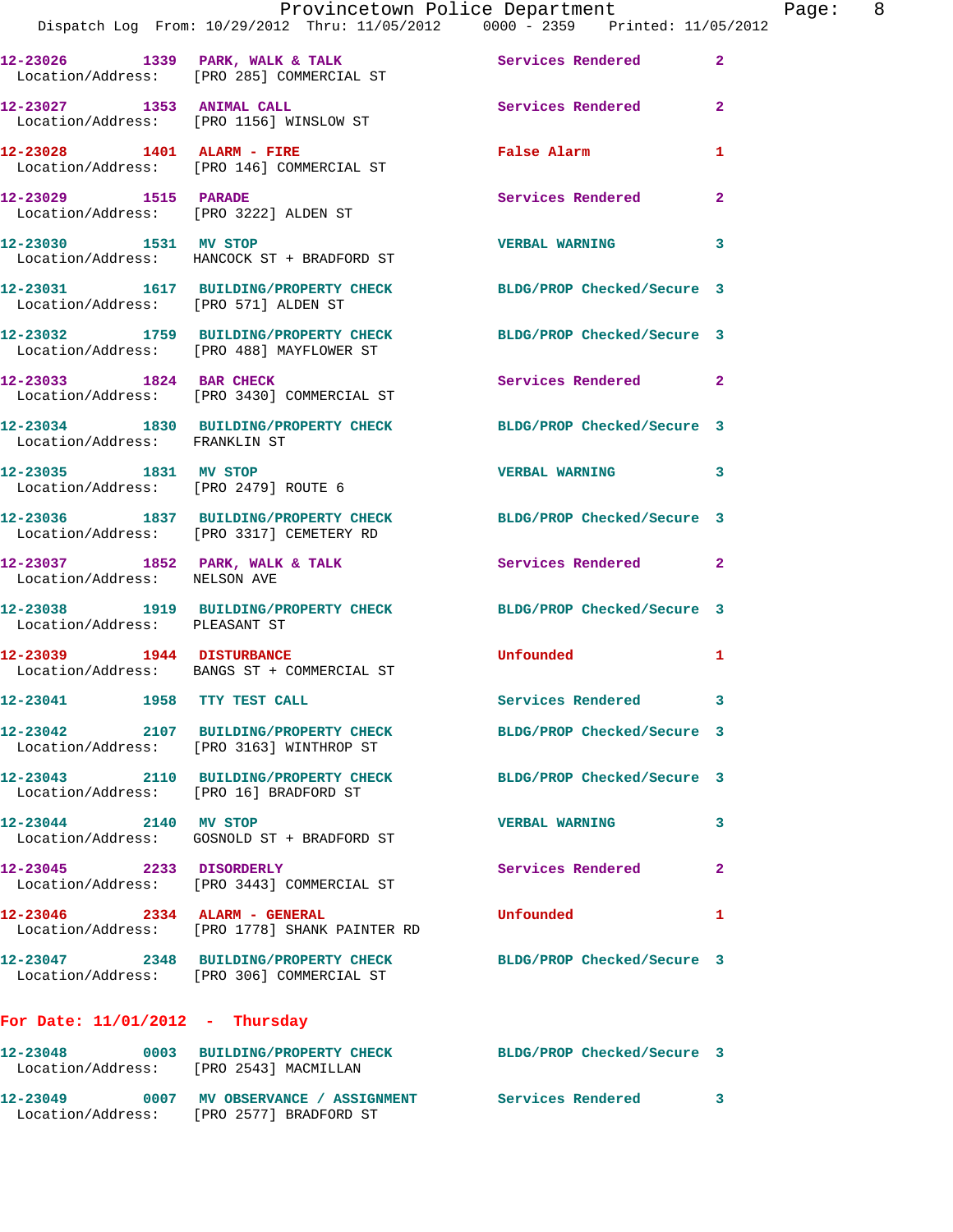|                                     | Provincetown Police Department<br>Dispatch Log From: 10/29/2012 Thru: 11/05/2012 0000 - 2359 Printed: 11/05/2012    |                           | Page: 9        |  |
|-------------------------------------|---------------------------------------------------------------------------------------------------------------------|---------------------------|----------------|--|
|                                     |                                                                                                                     |                           |                |  |
|                                     | 12-23050 0013 INFO SERVICES - LOBBY No Action Required 2<br>Location/Address: SHANKPAINTER RD                       |                           | 25             |  |
| Location/Address: SNAIL RD          | 12-23051 0034 MV OBSERVANCE / ASSIGNMENT Services Rendered 3                                                        |                           |                |  |
| Refer To Arrest: 12-347-AR          | 12-23052 0149 ASSAULT ARREST<br>Location/Address: [PRO 399] COMMERCIAL ST                                           | PATIENT REFUSAL 1         |                |  |
|                                     | 12-23053 0338 SERVICE CALL<br>Location/Address: [PRO 662] COMMERCIAL ST                                             | Services Rendered 3       |                |  |
|                                     | 12-23054 0507 BUILDING/PROPERTY CHECK BLDG/PROP Checked/Secure 3<br>Location/Address: [PRO 564] BAYBERRY            |                           |                |  |
|                                     | 12-23055 0729 ALARM WORK<br>Location/Address: [PRO 440] HARRY KEMP WAY                                              | Services Rendered 1       |                |  |
|                                     | 12-23056 0733 BUILDING/PROPERTY CHECK BLDG/PROP Checked/Secure 3<br>Location/Address: [PRO 3317] CEMETERY RD        |                           |                |  |
|                                     | 12-23057 0734 BUILDING/PROPERTY CHECK BLDG/PROP Checked/Secure 3<br>Location/Address: [PRO 3318] CEMETERY RD        |                           |                |  |
|                                     | 12-23058 0817 BUILDING/PROPERTY CHECK BLDG/PROP Checked/Secure 3<br>Location/Address: [PRO 2206] COMMERCIAL ST      |                           |                |  |
|                                     | 12-23059 0826 MV OBSERVANCE / ASSIGNMENT Services Rendered 3<br>Location/Address: [PRO 444] HIGH POLE + BRADFORD ST |                           |                |  |
|                                     | 12-23060 0829 H/M ON/OFF DUTY<br>Location/Address: [PRO 2543] MACMILLAN WHARF                                       | No Action Required 2      |                |  |
|                                     | 12-23061 0831 PARK, WALK & TALK Services Rendered<br>Location/Address: [PRO 516] RACE POINT RD                      |                           | $\overline{2}$ |  |
| Location/Address: [PRO 521] ROUTE 6 | 12-23062 0832 BUILDING/PROPERTY CHECK Services Rendered                                                             |                           | $\mathbf{3}$   |  |
|                                     | 12-23063 0921 MV OBSERVANCE / ASSIGNMENT Services Rendered 3<br>Location/Address: [PRO 2521] ROUTE 6                |                           |                |  |
|                                     | 12-23064 0935 INJURED FOX<br>Location/Address: [PRO 434] FRANKLIN ST                                                | GONE ON ARRIVAL 2         |                |  |
|                                     | 12-23065 0938 MV STOP<br>Location/Address: [PRO 2513] ROUTE 6                                                       | Citation/Warning Issued 3 |                |  |
|                                     | 12-23066 0958 BUILDING/PROPERTY CHECK BLDG/PROP Checked/Secure 3<br>Location/Address: [PRO 3287] ROUTE 6            |                           |                |  |
|                                     | 12-23067 1007 LOW HANGING WIRES<br>Location/Address: [PRO 2111] WEST VINE ST                                        | Services Rendered 2       |                |  |
| 12-23069 1056 ASSIST CITIZEN        | Location/Address: [PRO 3443] COMMERCIAL ST                                                                          | SPOKEN TO 3               |                |  |
|                                     | 12-23070 1104 PET PANTRY<br>Location/Address: [PRO 3296] SHANK PAINTER RD                                           | Services Rendered 2       |                |  |
|                                     | 12-23071 1129 FOUND GLASSES IN BLK CASE Services Rendered 3<br>Location/Address: [PRO 526] RYDER ST EXT             |                           |                |  |
|                                     | 12-23072 1135 BUILDING/PROPERTY CHECK BLDG/PROP Checked/Secure 3<br>Location/Address: [PRO 571] ALDEN ST            |                           |                |  |
|                                     | 12-23073 1152 MV OBSERVANCE / ASSIGNMENT Services Rendered 3<br>Location/Address: [PRO 2521] ROUTE 6                |                           |                |  |
| 12-23074 1158 MV ACCIDENT           |                                                                                                                     | Transported to Hospital 1 |                |  |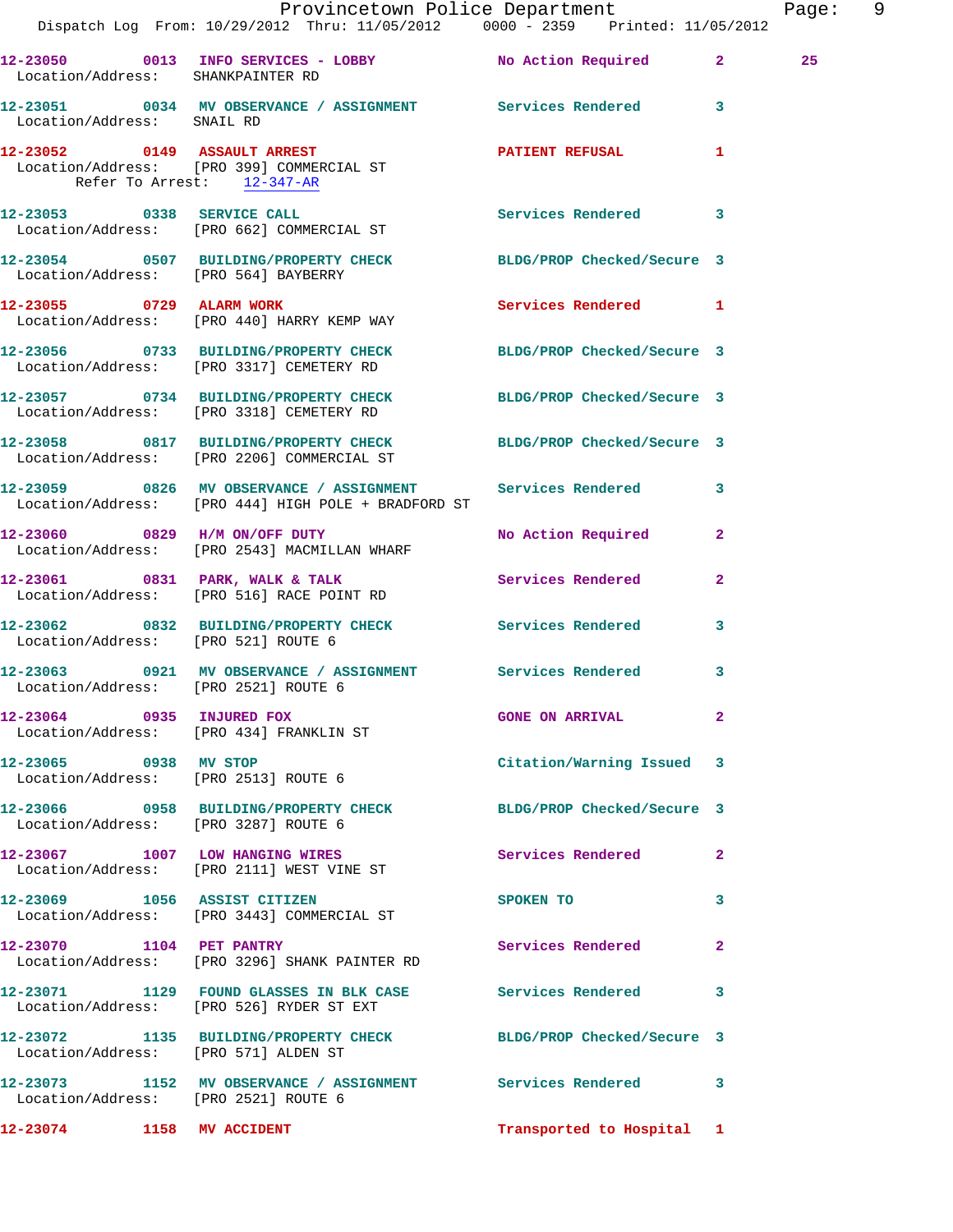|                                                                                |  | Provincetown Police Department |  |  | Page: | 10 |
|--------------------------------------------------------------------------------|--|--------------------------------|--|--|-------|----|
| Dispatch Log From: 10/29/2012 Thru: 11/05/2012 0000 - 2359 Printed: 11/05/2012 |  |                                |  |  |       |    |

 Location/Address: [PRO 2521] ROUTE 6 Refer To Accident: 12-81-AC **12-23076 1503 THREATS Services Rendered 2**  Location/Address: [PRO 2990] COMMERCIAL ST **12-23080 1540 ANIMAL CALL Services Rendered 2**  Location/Address: [PRO 2968] COMMERCIAL ST **12-23077 1541 MV STOP Citation/Warning Issued 3**  Location/Address: [PRO 175] COMMERCIAL ST **12-23078 1553 FOLLOW UP Services Rendered 2**  Location/Address: [PRO 1665] CONWELL ST **12-23079 1559 AIRCRAFT Services Rendered 2**  Location/Address: [PRO 516] RACE POINT RD **12-23081 1632 LOST KEYS/YELLOW FLASHLITE Services Rendered 3**  Location/Address: [PRO 542] SHANK PAINTER RD **12-23082 1643 MV STOP VERBAL WARNING 3**  Location/Address: SHANK PAINTER RD + JEROME SMITH RD 12-23085 1905 MEDICAL EMERGENCY **12-23085** 1905 1 Location/Address: [PRO 105] COMMERCIAL ST **12-23086 1928 BUILDING/PROPERTY CHECK BLDG/PROP Checked/Secure 3**  Location/Address: [PRO 519] RACE POINT RD **12-23087 1938 BUILDING/PROPERTY CHECK Services Rendered 3**  Location/Address: [PRO 564] BAYBERRY **12-23088 2006 MV OBSERVANCE / ASSIGNMENT Services Rendered 3**  Location/Address: [PRO 2513] ROUTE 6 **12-23089 2012 COMPLAINT Peace Restored 3**  Location/Address: [PRO 2575] CONWELL ST **12-23090 2051 BUILDING/PROPERTY CHECK BLDG/PROP Checked/Secure 3**  Location/Address: [PRO 105] COMMERCIAL ST **12-23091 2051 BUILDING/PROPERTY CHECK BLDG/PROP Checked/Secure 3**  Location/Address: [PRO 2206] COMMERCIAL ST **12-23092 2106 BUILDING/PROPERTY CHECK BLDG/PROP Checked/Secure 3**  Location/Address: [PRO 16] BRADFORD ST **12-23093 2125 MV STOP VERBAL WARNING 3**  Location/Address: [PRO 61] BRADFORD ST **12-23094 2138 MV STOP VERBAL WARNING 3**  Location/Address: [PRO 413] CONWELL ST **12-23095 2146 MV STOP Citation/Warning Issued 3**  Location/Address: CONWELL ST + BRADFORD ST **For Date: 11/02/2012 - Friday 12-23096 0058 ALARM - GENERAL False Alarm 1** 

| 12-23096<br>Location/Address: | ,,,,,,, | ALARM - GENERAL<br>[PRO 1616] BANGS ST                       | Faise Alarm                |  |
|-------------------------------|---------|--------------------------------------------------------------|----------------------------|--|
| 12-23097<br>Location/Address: | 0116    | <b>BUILDING/PROPERTY CHECK</b><br>[PRO 2543] MACMILLAN       | BLDG/PROP Checked/Secure 3 |  |
| 12-23098<br>Location/Address: | 0128    | <b>BUILDING/PROPERTY CHECK</b><br>[PRO 3296] SHANKPAINTER RD | BLDG/PROP Checked/Secure 3 |  |
| 12-23099<br>Location/Address: | 0130    | <b>BUILDING/PROPERTY CHECK</b><br>[PRO 1778] SHANKPAINTER RD | BLDG/PROP Checked/Secure 3 |  |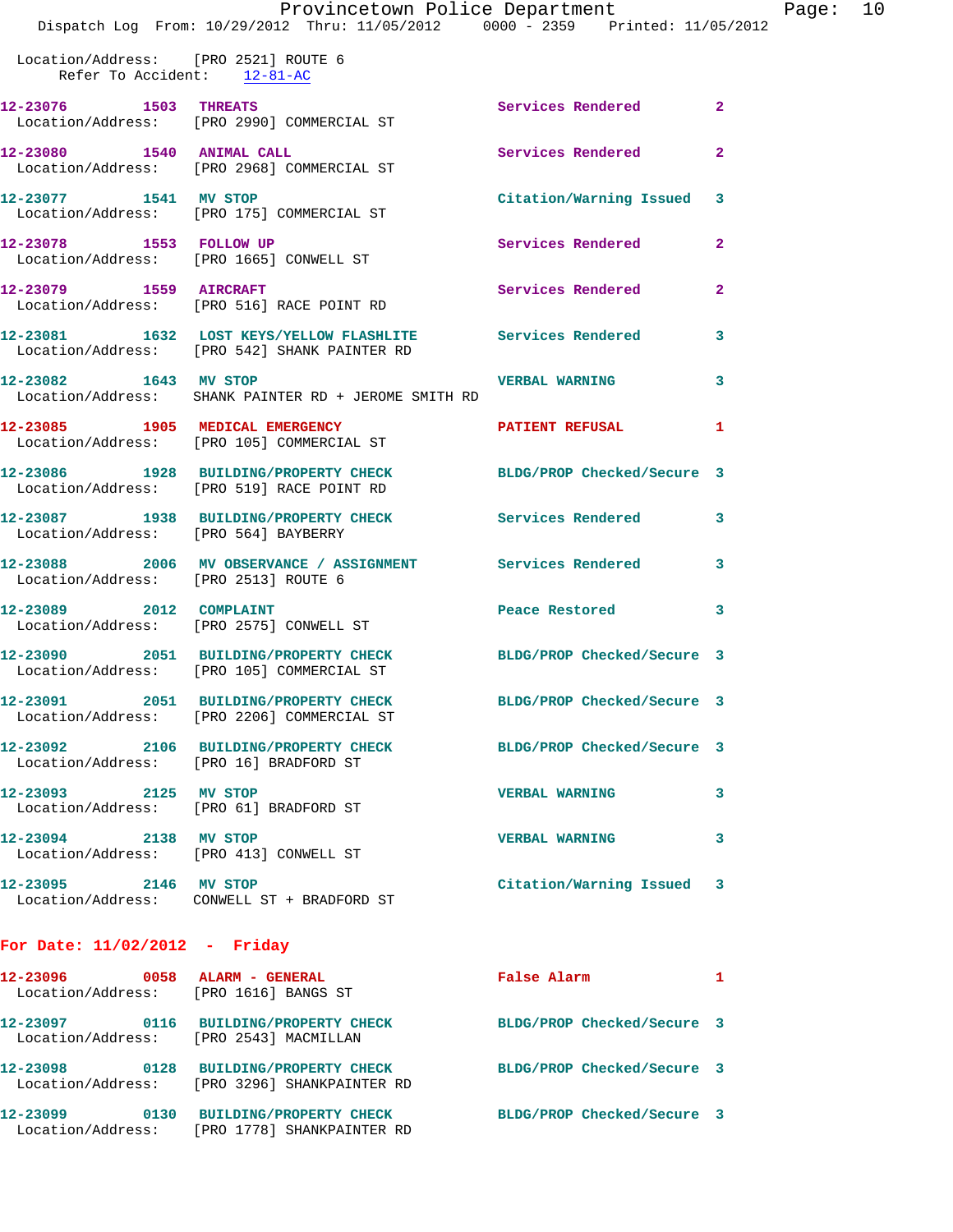Dispatch Log From: 10/29/2012 Thru: 11/05/2012 0000 - 2359 Printed: 11/05/2012

|                                                                                                   | 12-23100 0207 BUILDING/PROPERTY CHECK BLDG/PROP Checked/Secure 3<br>Location/Address: [PRO 105] COMMERCIAL ST |                            |                |    |
|---------------------------------------------------------------------------------------------------|---------------------------------------------------------------------------------------------------------------|----------------------------|----------------|----|
| Location/Address: [PRO 444] HIGH POLE                                                             | 12-23101 0211 BUILDING/PROPERTY CHECK                                                                         | BLDG/PROP Checked/Secure 3 |                |    |
| 12-23102 0220 MV STOP                                                                             | Location/Address: STANDISH ST + BRADFORD ST                                                                   | VERBAL WARNING 3           |                |    |
| Location/Address: [PRO 57] BRADFORD ST                                                            | 12-23103 0540 BUILDING/PROPERTY CHECK                                                                         | BLDG/PROP Checked/Secure 3 |                |    |
|                                                                                                   | 12-23104 0553 LOBBY TRAFFIC<br>Location/Address: [PRO 542] SHANK PAINTER RD                                   | Services Rendered          | $\mathbf{2}$   | 16 |
|                                                                                                   | 12-23105 0746 BUILDING/PROPERTY CHECK Services Rendered<br>Location/Address: [PRO 2483] COMMERCIAL ST         |                            | 3              |    |
| 12-23106 0751 FOLLOW UP<br>Location/Address: CAPTAIN BERTIE RD                                    |                                                                                                               | Services Rendered          | 2              |    |
|                                                                                                   | 12-23107 0810 PARKING COMPLAINT / GENERAL VERBAL WARNING<br>Location/Address: JEROME SMITH RD                 |                            | 3              | 1  |
|                                                                                                   | 12-23108 0823 ASSIST AGENCY / MUTUAL AID Services Rendered<br>Location/Address: [PRO 527] RYDER ST EXT        |                            | 3              |    |
|                                                                                                   | 12-23109 0836 BOAT/HARBORMASTER<br>Location/Address: [PRO 2543] MACMILLAN WHARF                               | Services Rendered          | $\overline{2}$ |    |
|                                                                                                   | 12-23110 0852 BUILDING/PROPERTY CHECK<br>Location/Address: [PRO 564] BAYBERRY AVE                             | BLDG/PROP Checked/Secure 3 |                |    |
| Location/Address: [PRO 3287] ROUTE 6                                                              | 12-23111 0917 BUILDING/PROPERTY CHECK                                                                         | BLDG/PROP Checked/Secure 3 |                |    |
|                                                                                                   | 12-23112 0919 PARK, WALK & TALK<br>Location/Address: [PRO 105] COMMERCIAL ST                                  | <b>Services Rendered</b>   | $\mathbf{2}$   |    |
| 12-23113 0928 MV ACCIDENT<br>Location/Address: [PRO 3721] ALDEN ST<br>Refer To Accident: 12-82-AC |                                                                                                               | <b>Vehicle Towed State</b> | 1              |    |
| Location/Address: HARRY KEMP WAY                                                                  | 12-23114 0944 MV OBSERVANCE / ASSIGNMENT No Action Required 3                                                 |                            |                |    |
| 12-23116 1011 MV STOP<br>Location/Address: HARRY KEMP WAY                                         |                                                                                                               | <b>VERBAL WARNING</b>      | 3              |    |
| 12-23117 1019 MV STOP                                                                             | Location/Address: SHANK PAINTER RD + BRADFORD ST                                                              | Services Rendered          | 3              |    |
|                                                                                                   | 12-23118 1022 PARK, WALK & TALK<br>Location/Address: [PRO 3118] COMMERCIAL ST                                 | <b>Services Rendered</b>   | $\mathbf{2}$   |    |
|                                                                                                   | 12-23119 1037 ALARM - GENERAL<br>Location/Address: [PRO 105] COMMERCIAL ST                                    | False Alarm                | 1              |    |
|                                                                                                   | $12-23120$ 1056 PARK, WALK & TALK<br>Location/Address: [PRO 42] BRADFORD ST                                   | Services Rendered          | $\mathbf{2}$   |    |
|                                                                                                   | 12-23121 1056 PARK, WALK & TALK<br>Location/Address: [PRO 105] COMMERCIAL ST                                  | Services Rendered          | $\mathbf{2}$   |    |
| 12-23122 1116 MV ACCIDENT                                                                         | Location/Address: [PRO 2543] MACMILLAN WHARF                                                                  | Services Rendered          | 1              |    |
| Location/Address: [PRO 571] ALDEN ST                                                              | 12-23123 1122 BUILDING/PROPERTY CHECK BLDG/PROP Checked/Secure 3                                              |                            |                |    |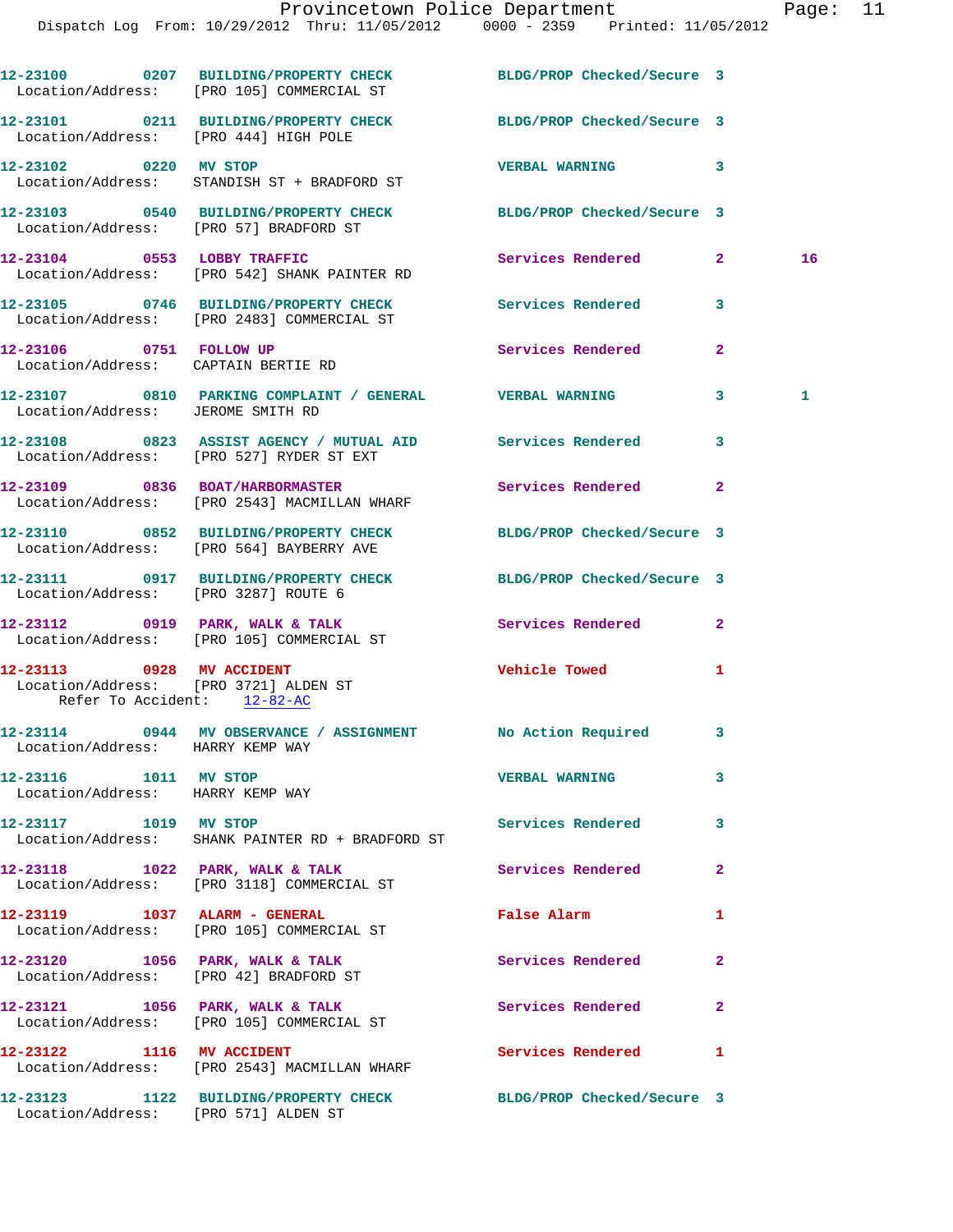|                                                               | Dispatch Log From: 10/29/2012 Thru: 11/05/2012 0000 - 2359 Printed: 11/05/2012                                   | Provincetown Police Department Page: 12 |              |  |
|---------------------------------------------------------------|------------------------------------------------------------------------------------------------------------------|-----------------------------------------|--------------|--|
| Location/Address: [PRO 2521] ROUTE 6                          | 12-23124 1124 MV OBSERVANCE / ASSIGNMENT Services Rendered 3                                                     |                                         |              |  |
| 12-23125 1138 MV STOP<br>Location/Address: ROUTE 6 + SNAIL RD |                                                                                                                  | <b>VERBAL WARNING 3</b>                 |              |  |
|                                                               | 12-23126 1152 911 GENERAL<br>Location/Address: [PRO 440] HARRY KEMP WAY                                          | <b>Services Rendered</b>                | 1            |  |
|                                                               | 12-23127 1153 PARK, WALK & TALK<br>Location/Address: [PRO 105] COMMERCIAL ST Services Rendered                   |                                         | $\mathbf{2}$ |  |
|                                                               | 12-23128 1157 MV STOP<br>Location/Address: [PRO 526] RYDER ST EXT                                                | Services Rendered                       | $\mathbf{3}$ |  |
|                                                               | 12-23129 1203 FUNERAL ESCORT<br>Location/Address: [PRO 1645] HARRY KEMP WAY                                      | Services Rendered                       | 3            |  |
|                                                               | 12-23130 1207 TRAFFIC CONTROL<br>Location/Address: [PRO 285] COMMERCIAL ST                                       | Services Rendered 3                     |              |  |
|                                                               | 12-23131 1210 SHELLFISHING<br>Location/Address: [PRO 106] COMMERCIAL ST                                          | Services Rendered                       | 3            |  |
| 12-23132 1219 MV STOP                                         | Location/Address: BRADFORD ST + CENTER ST                                                                        | <b>VERBAL WARNING</b>                   | $\mathbf{3}$ |  |
|                                                               | 12-23133 1238 MV STOP<br>Location/Address: ANTHONY ST + BRADFORD ST                                              | <b>VERBAL WARNING</b>                   | 3            |  |
|                                                               | 12-23134 1328 BUILDING/PROPERTY CHECK BLDG/PROP Checked/Secure 3<br>Location/Address: [PRO 2206] COMMERCIAL ST   |                                         |              |  |
|                                                               | 12-23135 1331 BUILDING/PROPERTY CHECK BLDG/PROP Checked/Secure 3<br>Location/Address: [PRO 3291] JEROME SMITH RD |                                         |              |  |
|                                                               | 12-23136 1338 PARK, WALK & TALK Services Rendered<br>Location/Address: RYDER ST + COMMERCIAL ST                  |                                         | $\mathbf{2}$ |  |
|                                                               | 12-23137 1346 MV STOP<br>Location/Address: KENDALL LN + BRADFORD ST                                              | <b>VERBAL WARNING</b>                   | 3            |  |
|                                                               | 12-23142 1509 SEAMENS BANK SCAM<br>Location/Address: [PRO 1778] SHANK PAINTER RD                                 | <b>Services Rendered</b>                |              |  |
| Location/Address: SHANK PAINTER RD                            | 12-23138 1524 MV OBSERVANCE / ASSIGNMENT Services Rendered                                                       |                                         | 3            |  |
| 12-23139 1533 MV STOP<br>Location/Address: [PRO 2479] ROUTE 6 |                                                                                                                  | <b>VERBAL WARNING</b>                   | 3            |  |
| 12-23140 1543 MV STOP                                         | Location/Address: [PRO 3296] SHANK PAINTER RD                                                                    | <b>VERBAL WARNING</b>                   | 3            |  |
|                                                               | 12-23141 1602 PARKING COMPLAINT / GENERAL Citation/Warning Issued 3<br>Location/Address: [PRO 2418] JOHNSON ST   |                                         |              |  |
| Location/Address: COMMERCIAL ST                               | 12-23143 1616 LARCENY /FORGERY/ FRAUD Services Rendered                                                          |                                         | 2            |  |
|                                                               | 12-23145 1634 GENERATOR FIXED<br>Location/Address: [PRO 2942] COMMERCIAL ST                                      | <b>Services Rendered</b>                | 3            |  |
|                                                               | 12-23144 1722 LOST KEYS ON GREEN CLIP Services Rendered<br>Location/Address: [PRO 197] COMMERCIAL ST             |                                         | 3            |  |
| 12-23146 1746 MV STOP                                         | Location/Address: [PRO 2391] BRADFORD ST<br>Refer To Arrest: 12-348-AR                                           | Arrest(s) Made                          | 3            |  |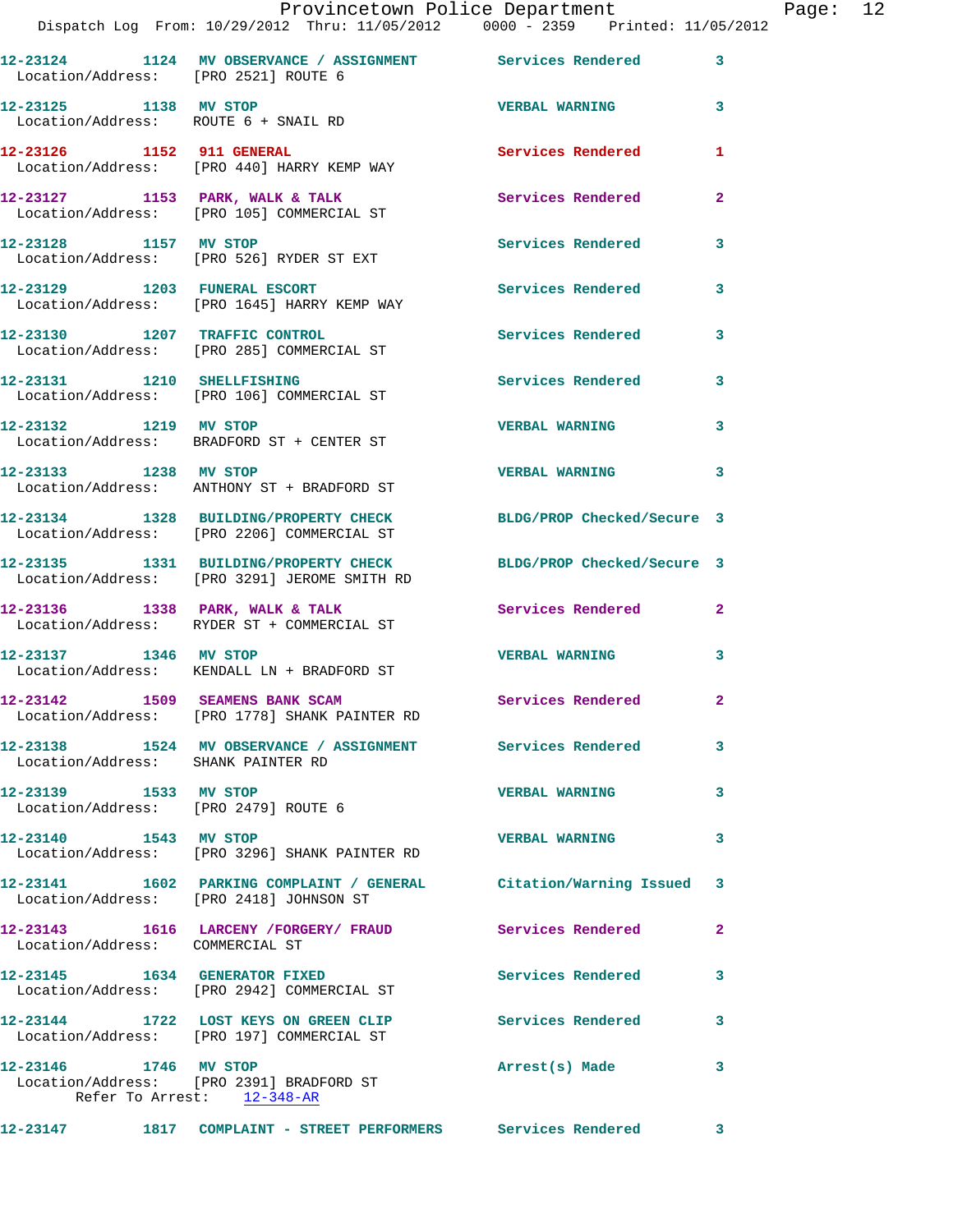|                                       | Provincetown Police Department<br>Dispatch Log From: 10/29/2012 Thru: 11/05/2012 0000 - 2359 Printed: 11/05/2012 |                                 |                |
|---------------------------------------|------------------------------------------------------------------------------------------------------------------|---------------------------------|----------------|
|                                       | Location/Address: [PRO 2693] FREEMAN ST                                                                          |                                 |                |
| 12-23149 1823 MV ACCIDENT             | Location/Address: [PRO 1886] BRADFORD ST                                                                         | Services Rendered               | 1              |
| 12-23148 1845 MV STOP                 | Location/Address: [PRO 3004] BRADFORD ST                                                                         | <b>VERBAL WARNING</b>           | 3              |
|                                       | 12-23150 1901 599 BACK IN SERVICE<br>Location/Address: [PRO 1892] SHANK PAINTER RD                               | <b>Services Rendered</b>        | 1              |
|                                       | 12-23151 1918 MEDICAL EMERGENCY<br>Location/Address: [PRO 1061] PILGRIM HEIGHTS RD                               | Transported to Hospital         | 1              |
| 12-23152 2038 HAZARDS                 | Location/Address: [PRO 2518] ROUTE 6                                                                             | Services Rendered               | $\overline{a}$ |
|                                       | 12-23153 2047 BUILDING/PROPERTY CHECK<br>Location/Address: [PRO 2206] COMMERCIAL ST                              | BLDG/PROP Checked/Secure 3      |                |
| Location/Address: [PRO 3287] ROUTE 6  | 12-23154 2054 BUILDING/PROPERTY CHECK                                                                            | BLDG/PROP Checked/Secure 3      |                |
|                                       | 12-23155 2157 BUILDING/PROPERTY CHECK<br>Location/Address: [PRO 530] SHANKPAINTER RD                             | BLDG/PROP Checked/Secure 3      |                |
| 12-23156 2216 LOOSE DOG               | Location/Address: CONANT ST + FRITZ'S WAY                                                                        | Services Rendered               | $\mathbf{2}$   |
|                                       | 12-23157 2326 BUILDING/PROPERTY CHECK<br>Location/Address: [PRO 530] SHANKPAINTER RD                             | BLDG/PROP Checked/Secure 3      |                |
| Location/Address: [PRO 3287] ROUTE 6  | 12-23158 2342 BUILDING/PROPERTY CHECK                                                                            | BLDG/PROP Checked/Secure 3      |                |
| Location/Address: [PRO 571] ALDEN ST  | 12-23160 2344 BUILDING/PROPERTY CHECK                                                                            | BLDG/PROP Checked/Secure 3      |                |
|                                       | 12-23161 2350 BUILDING/PROPERTY CHECK<br>Location/Address: [PRO 526] RYDER ST EXT                                | BLDG/PROP Checked/Secure 3      |                |
|                                       | 12-23162 2351 BUILDING/PROPERTY CHECK BLDG/PROP Checked/Secure 3<br>Location/Address: [PRO 1638] COMMERCIAL ST   |                                 |                |
|                                       | 12-23163 2354 ALARM - GENERAL<br>Location/Address: [PRO 196] COMMERCIAL ST                                       | False Alarm <b>Example 2018</b> | 1              |
| For Date: $11/03/2012$ - Saturday     |                                                                                                                  |                                 |                |
| Location/Address: [PRO 512] PRINCE ST | 12-23164 0034 BUILDING/PROPERTY CHECK BLDG/PROP Checked/Secure 3                                                 |                                 |                |
|                                       | 12-23165 0040 MV OBSERVANCE / ASSIGNMENT NO Action Required<br>Location/Address: HOWLAND ST + BRADFORD ST        |                                 | 3              |
|                                       | 12-23166 0040 MV OBSERVANCE / ASSIGNMENT Services Rendered<br>Location/Address: BRADFORD ST + RYDER ST           |                                 | 3              |
| 12-23167 0043 MV STOP                 | Location/Address: [PRO 731] BRADFORD ST                                                                          | <b>VERBAL WARNING</b>           | 3              |
|                                       | 12-23168 0048 BUILDING/PROPERTY CHECK<br>Location/Address: [PRO 2898] JEROME SMITH RD                            | BLDG/PROP Checked/Secure 3      |                |
|                                       | 12-23169 0059 MV OBSERVANCE / ASSIGNMENT Services Rendered<br>Location/Address: [PRO 3338] SHANKPAINTER RD       |                                 | 3              |
| 12-23170 0103 MV STOP                 | Location/Address: [PRO 43] BRADFORD ST                                                                           | <b>VERBAL WARNING</b>           | 3              |

Page:  $13$ <br>  $2012$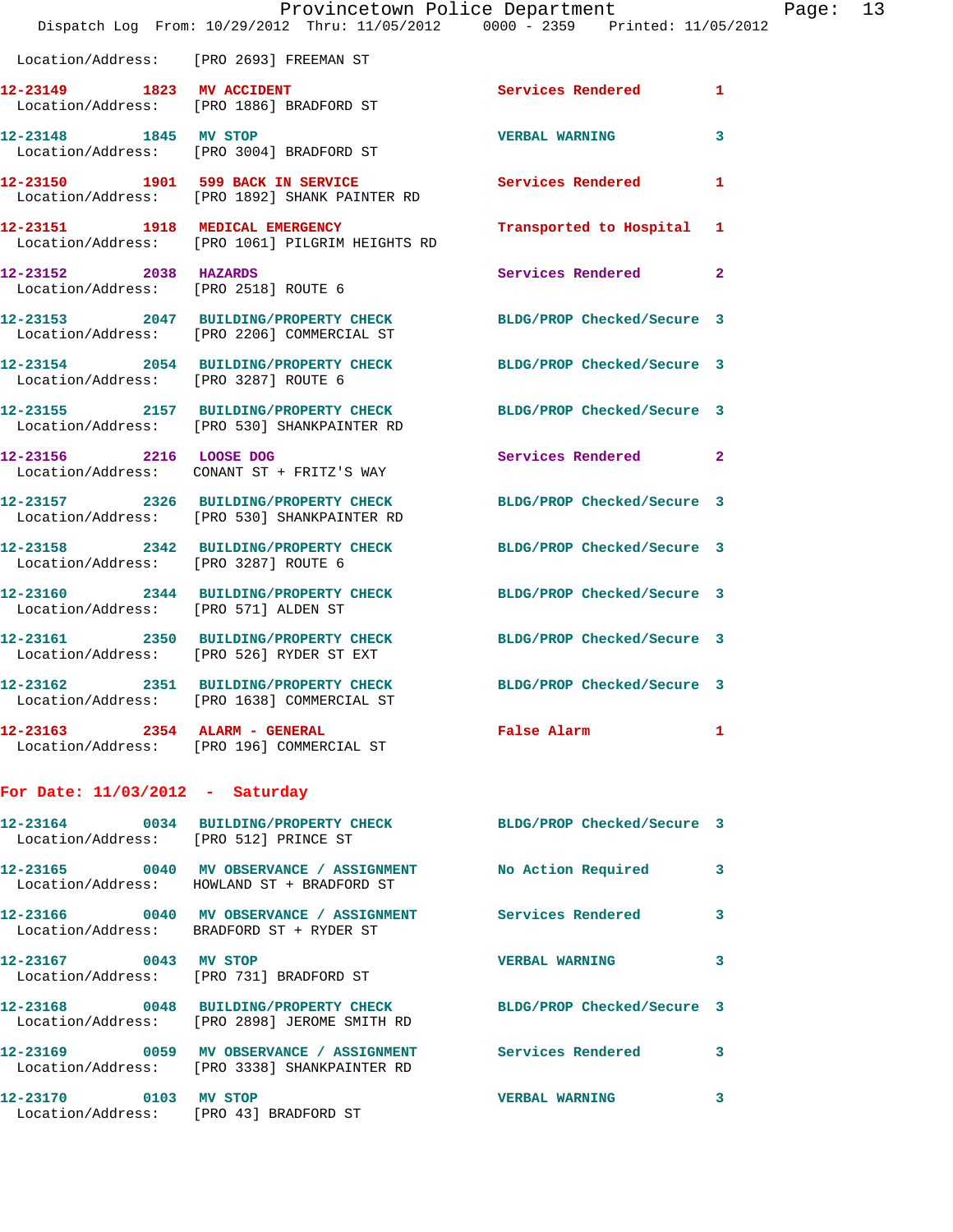|                                                    | Dispatch Log From: 10/29/2012 Thru: 11/05/2012 0000 - 2359 Printed: 11/05/2012                                    | Provincetown Police Department |              | Page: 14        |  |
|----------------------------------------------------|-------------------------------------------------------------------------------------------------------------------|--------------------------------|--------------|-----------------|--|
|                                                    | 12-23171 0116 MV STOP<br>Location/Address: ROUTE 6 + CONWELL ST                                                   | <b>VERBAL WARNING</b> 3        |              |                 |  |
| 12-23172 0133 MV STOP<br>Location/Address: ROUTE 6 |                                                                                                                   | VERBAL WARNING 3               |              |                 |  |
| 12-23173 0145 MV STOP                              | Location/Address: ROUTE 6 + SNAIL RD                                                                              | <b>VERBAL WARNING</b>          | $\mathbf{3}$ |                 |  |
|                                                    | 12-23174 0222 BUILDING/PROPERTY CHECK BLDG/PROP Checked/Secure 3<br>Location/Address: [PRO 1638] COMMERCIAL ST    |                                |              |                 |  |
| Refer To Arrest: 12-349-AR                         | 12-23175 0227 MV STOP<br>Location/Address: HOWLAND ST + BRADFORD ST                                               | Arrest(s) Made 3               |              |                 |  |
|                                                    | 12-23176 0353 BUILDING/PROPERTY CHECK BLDG/PROP Checked/Secure 3<br>Location/Address: [PRO 3030] TIN PAN ALLEY RD |                                |              |                 |  |
|                                                    | 12-23177 0449 BUILDING/PROPERTY CHECK BLDG/PROP Checked/Secure 3<br>Location/Address: [PRO 545] SHANK PAINTER RD  |                                |              |                 |  |
|                                                    | 12-23178 0506 SPEED DOLLY ASSIGNMENT<br>Location/Address: [PRO 440] HARRY KEMP WAY                                | No Action Required 3           |              |                 |  |
|                                                    | 12-23179 0516 BUILDING/PROPERTY CHECK BLDG/PROP Checked/Secure 3<br>Location/Address: [PRO 519] RACE POINT RD     |                                |              |                 |  |
|                                                    | 12-23180 0535 BUILDING/PROPERTY CHECK BLDG/PROP Checked/Secure 3<br>Location/Address: [PRO 444] HIGH POLE HILL    |                                |              |                 |  |
|                                                    | 12-23181 0556 LOBBY TRAFFIC<br>Location/Address: [PRO 542] SHANK PAINTER RD                                       | Services Rendered 2            |              | 13 <sup>°</sup> |  |
|                                                    | 12-23183 0558 AIRCRAFT-FLIGHT COVERAGE Services Rendered 2<br>Location/Address: [PRO 516] RACE POINT RD           |                                |              |                 |  |
|                                                    | 12-23182 0623 BUILDING/PROPERTY CHECK BLDG/PROP Checked/Secure 3<br>Location/Address: [PRO 3163] WINTHROP ST      |                                |              |                 |  |
|                                                    | 12-23184 0732 BOAT/HARBORMASTER Services Rendered 2<br>Location/Address: [PRO 2543] MACMILLAN WHARF               |                                |              |                 |  |
|                                                    | 12-23185 0812 ALARM - GENERAL<br>Location/Address: [PRO 488] MAYFLOWER AVE                                        | Services Rendered 1            |              |                 |  |
| Location/Address: RYDER ST                         | 12-23186 0815 PARKING COMPLAINT / GENERAL Services Rendered 3                                                     |                                |              |                 |  |
| Location/Address: [PRO 3287] ROUTE 6               | 12-23187 0824 BUILDING/PROPERTY CHECK BLDG/PROP Checked/Secure 3                                                  |                                |              |                 |  |
| Location/Address: ROUTE 6                          | 12-23188 0833 MV OBSERVANCE / ASSIGNMENT No Action Required 3                                                     |                                |              |                 |  |
| Location/Address: [PRO 571] ALDEN ST               | 12-23189 0901 BUILDING/PROPERTY CHECK BLDG/PROP Checked/Secure 3                                                  |                                |              |                 |  |
| Location/Address: [PRO 2] ALDEN ST                 | 12-23190 0904 BUILDING/PROPERTY CHECK BLDG/PROP Checked/Secure 3                                                  |                                |              |                 |  |
| 12-23191 0917 DISORDERLY                           | Location/Address: [PRO 3004] BRADFORD ST                                                                          | GONE ON ARRIVAL 2              |              |                 |  |
|                                                    | 12-23192 0937 BUILDING/PROPERTY CHECK BLDG/PROP Checked/Secure 3<br>Location/Address: [PRO 564] BAYBERRY AVE      |                                |              |                 |  |
|                                                    | 12-23194 0948 LARCENY / FORGERY / FRAUD Services Rendered 2<br>Location/Address: [PRO 1491] STANDISH ST           |                                |              |                 |  |
| 12-23193 0956 MV STOP                              |                                                                                                                   | VERBAL WARNING 3               |              |                 |  |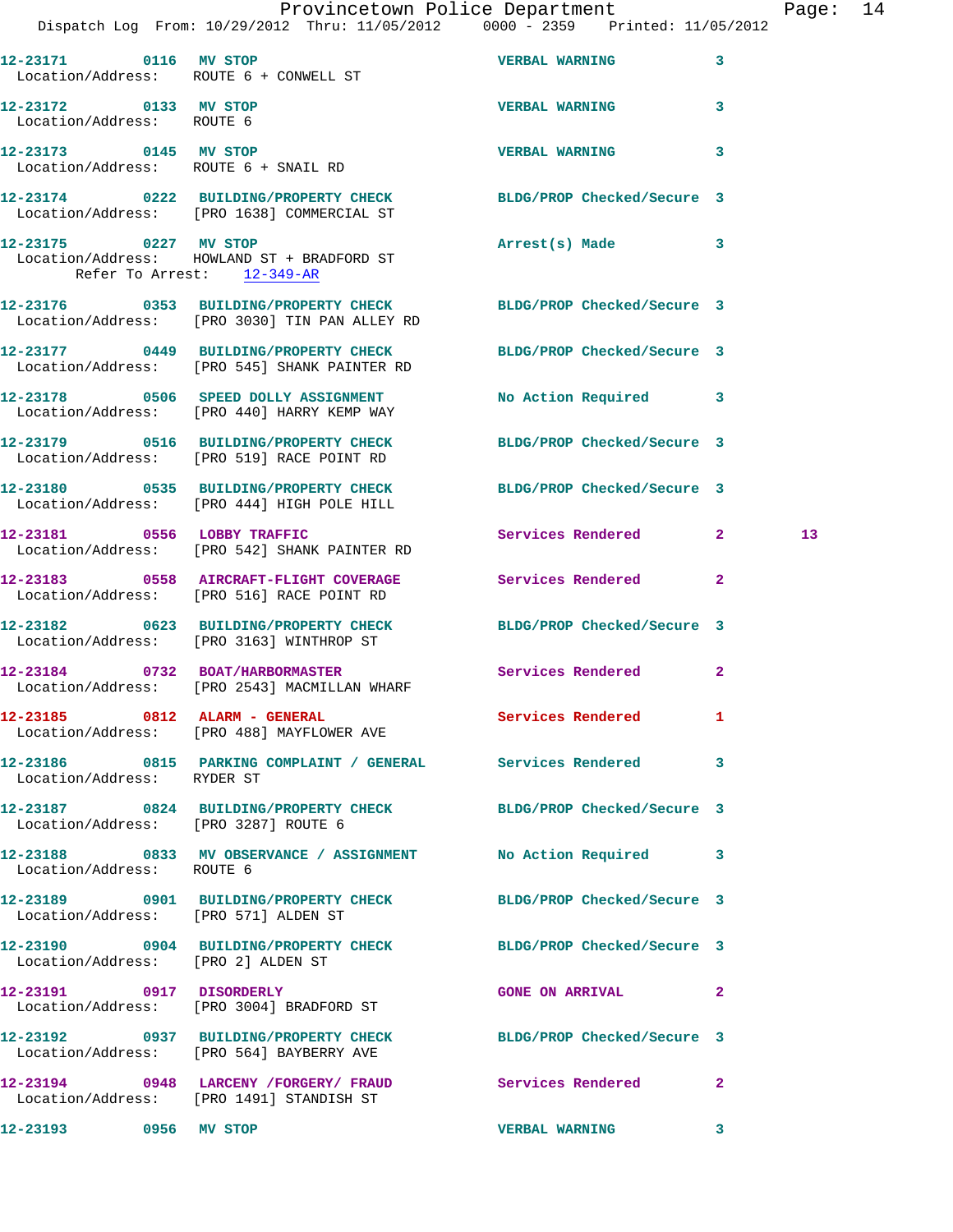|                                                       | Provincetown Police Department<br>Dispatch Log From: 10/29/2012 Thru: 11/05/2012 0000 - 2359 Printed: 11/05/2012 |                            | Page: 15     |
|-------------------------------------------------------|------------------------------------------------------------------------------------------------------------------|----------------------------|--------------|
|                                                       | Location/Address: HOWLAND ST + WILLOW DR                                                                         |                            |              |
|                                                       | 12-23195 1032 MV STOP<br>Location/Address: [PRO 37] BRADFORD ST                                                  | <b>VERBAL WARNING</b>      | 3            |
|                                                       | 12-23196 1047 BUILDING/PROPERTY CHECK BLDG/PROP Checked/Secure 3<br>Location/Address: [PRO 488] MAYFLOWER ST     |                            |              |
|                                                       | 12-23197 1057 BUILDING/PROPERTY CHECK BLDG/PROP Checked/Secure 3<br>Location/Address: [PRO 2500] COMMERCIAL ST   |                            |              |
|                                                       | 12-23198 1059 PARK, WALK & TALK<br>Location/Address: [PRO 285] COMMERCIAL ST                                     | Services Rendered          | $\mathbf{2}$ |
|                                                       | 12-23199 1128 COMPLAINT<br>Location/Address: [PRO 3420] JOHNSON ST                                               | Services Rendered          | 3            |
|                                                       | 12-23200 1143 BUILDING/PROPERTY CHECK<br>Location/Address: [PRO 519] RACE POINT RD                               | BLDG/PROP Checked/Secure 3 |              |
|                                                       | 12-23201 1201 BUILDING/PROPERTY CHECK BLDG/PROP Checked/Secure 3<br>Location/Address: [PRO 2483] COMMERCIAL ST   |                            |              |
|                                                       | 12-23202 1202 ANIMAL CAL<br>Location/Address: [PRO 109] COMMERCIAL ST                                            | Services Rendered          | $\mathbf{2}$ |
|                                                       | 12-23203 1224 BUILDING/PROPERTY CHECK<br>Location/Address: [PRO 3317] CEMETERY RD                                | BLDG/PROP Checked/Secure 3 |              |
|                                                       | 12-23204 1224 BUILDING/PROPERTY CHECK BLDG/PROP Checked/Secure 3<br>Location/Address: [PRO 3318] CEMETERY RD     |                            |              |
| 12-23205 1244 MV STOP                                 | Location/Address: GOSNOLD ST + BRADFORD ST                                                                       | <b>VERBAL WARNING</b>      | 3            |
|                                                       | 12-23206 1315 BUILDING/PROPERTY CHECK<br>Location/Address: [PRO 2543] MACMILLAN WHARF                            | No Action Required         | 3            |
| 12-23207 1329 MV STOP                                 | Location/Address: HENSCHE LN + CONWELL ST                                                                        | <b>VERBAL WARNING</b>      | 3            |
|                                                       | 12-23208 1351 PARK, WALK & TALK<br>Location/Address: COMMERCIAL ST + RYDER ST                                    | Services Rendered          | $\mathbf{2}$ |
|                                                       | 12-23209 1432 BUILDING/PROPERTY CHECK BLDG/PROP Checked/Secure 3<br>Location/Address: [PRO 16] BRADFORD ST       |                            |              |
|                                                       | 12-23210 1553 BUILDING/PROPERTY CHECK BLDG/PROP Checked/Secure 3<br>Location/Address: [PRO 2898] JEROME SMITH RD |                            |              |
| 12-23212 1628 MV STOP                                 | Location/Address: TREMONT ST + SOPER ST                                                                          | Citation/Warning Issued 3  |              |
| Location/Address: [PRO 564] BAYBERRY                  | 12-23213 1728 BUILDING/PROPERTY CHECK BLDG/PROP Checked/Secure 3                                                 |                            |              |
| 12-23214 1745 MV STOP<br>Location/Address: TREMONT ST |                                                                                                                  | <b>VERBAL WARNING</b>      | 3            |
|                                                       | 12-23215 1746 ASSIST NPS<br>Location/Address: [PRO 2490] PROVINCELANDS RD                                        | Services Rendered          | 3            |
|                                                       | 12-23216 1816 COMPLAINT - STREET PERFORMERS SPOKEN TO<br>Location/Address: [PRO 3292] COMMERCIAL ST              |                            | 3            |
|                                                       | 12-23217 1828 FOLLOW UP<br>Location/Address: [PRO 221] COMMERCIAL ST                                             | Services Rendered          | $\mathbf{2}$ |
|                                                       | 12-23218 1842 BUILDING/PROPERTY CHECK BLDG/PROP Checked/Secure 3<br>Location/Address: [PRO 3317] CEMETERY RD     |                            |              |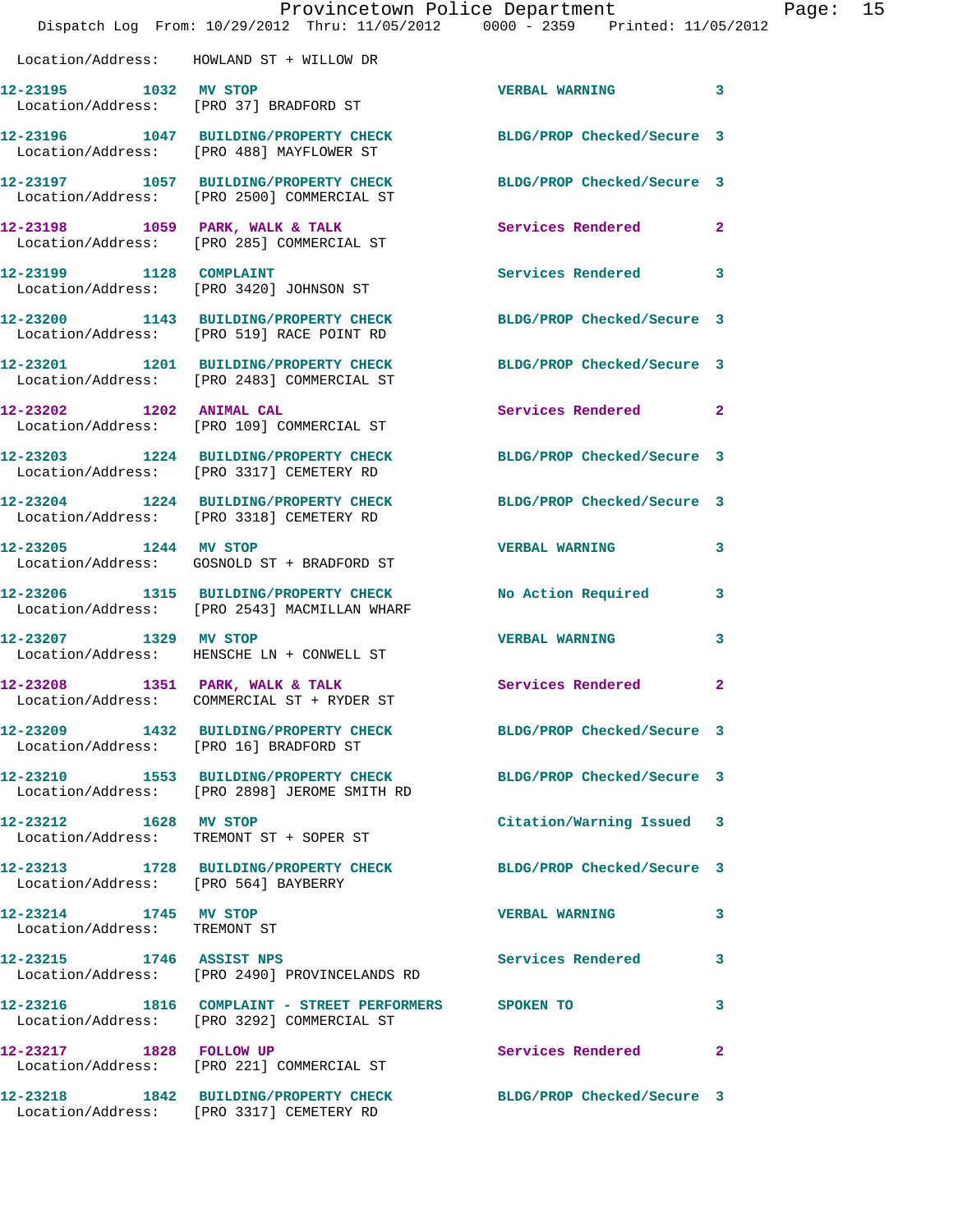|                                                                  | Provincetown Police Department                                                                                   |                            |              | Pag |
|------------------------------------------------------------------|------------------------------------------------------------------------------------------------------------------|----------------------------|--------------|-----|
|                                                                  | Dispatch Log From: 10/29/2012 Thru: 11/05/2012 0000 - 2359 Printed: 11/05/2012                                   |                            |              |     |
| Location/Address: [PRO 2513] ROUTE 6                             | 12-23219 1843 MV OBSERVANCE / ASSIGNMENT Services Rendered                                                       |                            | 3            |     |
| 12-23220 1847 MV STOP                                            | Location/Address: [PRO 2558] BRADFORD ST                                                                         | <b>VERBAL WARNING</b>      | 3            |     |
|                                                                  | 12-23211 1852 BUILDING/PROPERTY CHECK Services Rendered<br>Location/Address: [PRO 488] MAYFLOWER AVE             |                            | 3            |     |
| 12-23221 1858 MV STOP<br>Location/Address: SNAIL RD              |                                                                                                                  | <b>VERBAL WARNING</b>      | 3            |     |
|                                                                  | 12-23222 1908 MV STOP<br>Location/Address: CONWELL ST + CEMETERY RD                                              | <b>VERBAL WARNING</b>      | 3            |     |
|                                                                  | 12-23223 1916 BUILDING/PROPERTY CHECK BLDG/PROP Checked/Secure 3<br>Location/Address: [PRO 175] COMMERCIAL ST    |                            |              |     |
| 12-23224 1918 MV STOP                                            | Location/Address: [PRO 542] SHANK PAINTER RD                                                                     | <b>VERBAL WARNING</b>      | 3            |     |
|                                                                  | 12-23225 1950 BUILDING/PROPERTY CHECK BLD/PROP CHECKED UNSECUR 3<br>Location/Address: [PRO 488] MAYFLOWER ST     |                            |              |     |
|                                                                  | 12-23226 1959 BUILDING/PROPERTY CHECK BLDG/PROP Checked/Secure 3<br>Location/Address: [PRO 569] WINSLOW ST       |                            |              |     |
|                                                                  | 12-23227 2028 MV STOP<br>Location/Address: [PRO 542] SHANK PAINTER RD                                            | No Action Required         | 3            |     |
| 12-23228 2036 MV STOP                                            | Location/Address: [PRO 37] BRADFORD ST                                                                           | <b>VERBAL WARNING</b>      | 3            |     |
|                                                                  | 12-23229 2051 FOLLOW UP<br>Location/Address: [PRO 3333] COMMERCIAL ST                                            | Services Rendered          | $\mathbf{2}$ |     |
|                                                                  | 12-23230 2110 BUILDING/PROPERTY CHECK BLDG/PROP Checked/Secure 3<br>Location/Address: [PRO 512] PRINCE ST        |                            |              |     |
| Location/Address: [PRO 16] BRADFORD ST                           | 12-23231 2117 BUILDING/PROPERTY CHECK BLDG/PROP Checked/Secure 3                                                 |                            |              |     |
|                                                                  | 12-23232 2127 BUILDING/PROPERTY CHECK<br>Location/Address: [PRO 1638] COMMERCIAL ST                              | BLDG/PROP Checked/Secure 3 |              |     |
| Location/Address: [PRO 3287] ROUTE 6                             | 12-23233 2318 BUILDING/PROPERTY CHECK BLDG/PROP Checked/Secure 3                                                 |                            |              |     |
| Location/Address: [PRO 3259] MACMILLAN                           | 12-23234 2325 BUILDING/PROPERTY CHECK                                                                            | BLDG/PROP Checked/Secure 3 |              |     |
|                                                                  | 12-23235 2349 BUILDING/PROPERTY CHECK BLDG/PROP Checked/Secure 3<br>Location/Address: [PRO 2898] JEROME SMITH RD |                            |              |     |
| For Date: $11/04/2012$ - Sunday                                  |                                                                                                                  |                            |              |     |
| 12-23238 0000 LOBBY TRAFFIC<br>Location/Address: SHANKPAINTER RD |                                                                                                                  | No Action Required         | $\mathbf{2}$ | - 8 |
|                                                                  | 12-23236 0041 MV OBSERVANCE / ASSIGNMENT<br>Location/Address: STANDISH ST + BRADFORD ST                          | No Action Required         | 3            |     |
|                                                                  | 12-23237 0117 BUILDING/PROPERTY CHECK<br>Location/Address: [PRO 2543] MACMILLAN WHARF                            | BLDG/PROP Checked/Secure 3 |              |     |
|                                                                  | 12-23239 0123 BUILDING/PROPERTY CHECK BLDG/PROP Checked/Secure 3<br>Location/Address: [PRO 306] COMMERCIAL ST    |                            |              |     |
|                                                                  |                                                                                                                  |                            |              |     |

**12-23240 0124 MV OBSERVANCE / ASSIGNMENT Services Rendered 3** 

Location/Address: BRADFORD ST + HOWLAND ST

Page: 16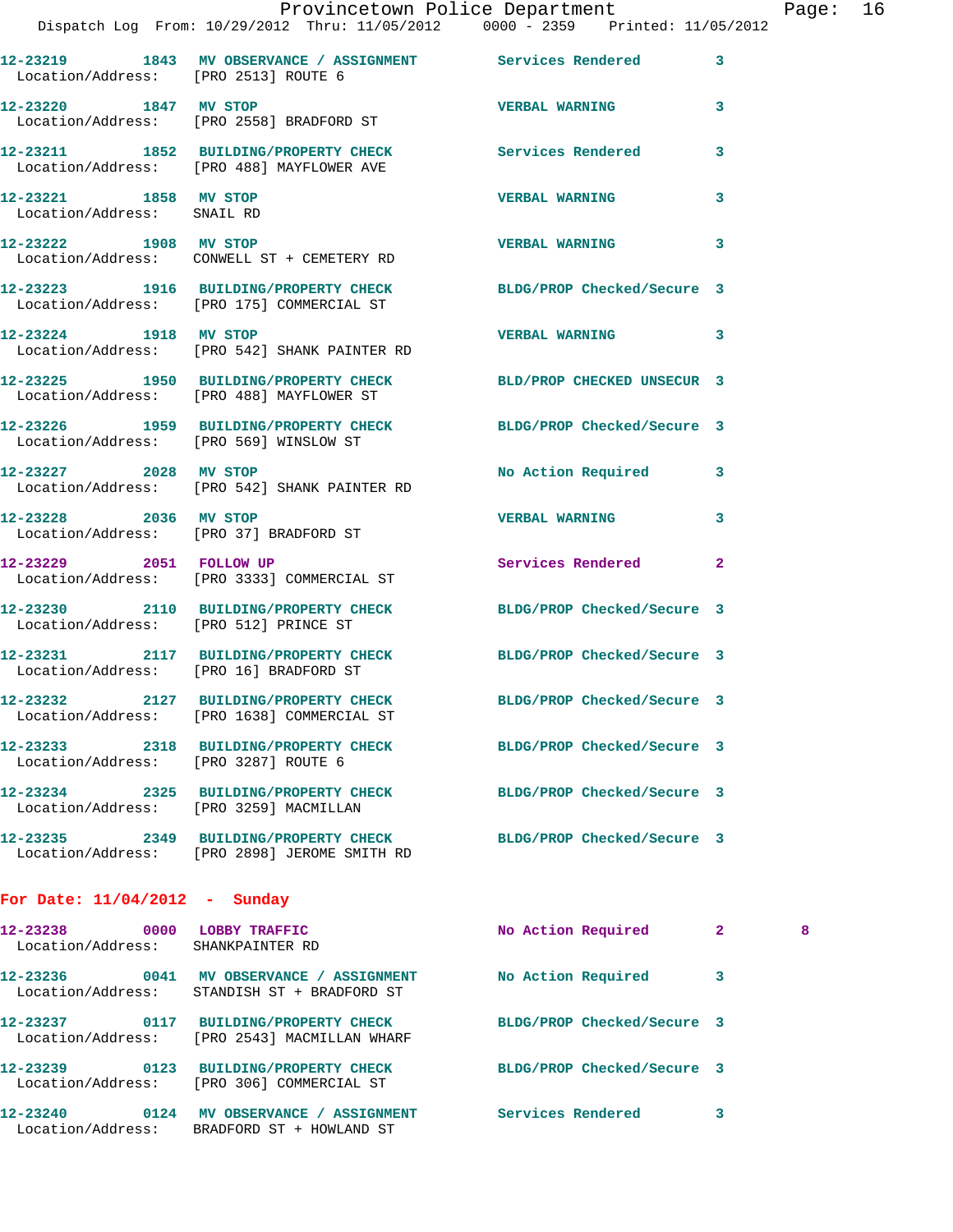| Location/Address: WINSLOW ST                           | 12-23242 0124 SPEED DOLLY ASSIGNMENT                                                                         | <b>Services Rendered</b>   | 3                       |
|--------------------------------------------------------|--------------------------------------------------------------------------------------------------------------|----------------------------|-------------------------|
|                                                        | 12-23241 0134 MV OBSERVANCE / ASSIGNMENT<br>Location/Address: BRADFORD ST + RYDER ST                         | Services Rendered 3        |                         |
|                                                        | 12-23243 0210 BUILDING/PROPERTY CHECK<br>Location/Address: [PRO 1638] COMMERCIAL ST                          | BLDG/PROP Checked/Secure 3 |                         |
|                                                        | 12-23244 0300 BUILDING/PROPERTY CHECK<br>Location/Address: [PRO 3030] TIN PAN ALLEY RD                       | BLDG/PROP Checked/Secure 3 |                         |
|                                                        | 12-23245 0306 BUILDING/PROPERTY CHECK<br>Location/Address: [PRO 1646] WINSLOW ST                             | BLDG/PROP Checked/Secure 3 |                         |
|                                                        | 12-23246 0407 BUILDING/PROPERTY CHECK<br>Location/Address: [PRO 175] COMMERCIAL ST                           | BLDG/PROP Checked/Secure 3 |                         |
|                                                        | 12-23247 0508 BUILDING/PROPERTY CHECK<br>Location/Address: [PRO 545] SHANKPAINTER RD                         | BLDG/PROP Checked/Secure 3 |                         |
| Location/Address: ROUTE 6 + HOWLAND ST                 | 12-23248 0526 MV OBSERVANCE / ASSIGNMENT                                                                     | Services Rendered 3        |                         |
|                                                        | 12-23249 0555 BUILDING/PROPERTY CHECK<br>Location/Address: [PRO 3163] WINTHROP ST                            | BLDG/PROP Checked/Secure 3 |                         |
| 12-23250 0714 MV VANDALISM                             | Location/Address: [PRO 3222] ALDEN ST                                                                        | Investigated               | $\mathbf{2}$            |
|                                                        | 12-23251 0735 H/M ON/OFF DUTY<br>Location/Address: [PRO 2543] MACMILLAN WHARF                                | No Action Required         | $\mathbf{2}$            |
| 12-23252 0841 FIRE DRILL                               | Location/Address: [PRO 1892] SHANK PAINTER RD                                                                | Services Rendered          | 1                       |
|                                                        | 12-23253 0912 BUILDING/PROPERTY CHECK<br>Location/Address: [PRO 530] SHANKPAINTER RD                         | BLDG/PROP Checked/Secure 3 |                         |
| Location/Address: [PRO 16] BRADFORD ST                 | 12-23254 0937 BUILDING/PROPERTY CHECK                                                                        | BLDG/PROP Checked/Secure 3 |                         |
| Location/Address: RYDER ST                             | 12-23255 0948 MV OBSERVANCE / ASSIGNMENT Citation/Warning Issued 3                                           |                            |                         |
| Location/Address: [PRO 2] ALDEN ST                     | 12-23256 0952 BUILDING/PROPERTY CHECK BLDG/PROP Checked/Secure 3                                             |                            |                         |
| 12-23257 1003 MV STOP<br>Location/Address: BRADFORD ST |                                                                                                              | <b>VERBAL WARNING</b>      | 3                       |
| Location/Address: [PRO 2] ALDEN ST                     | 12-23258 1007 ASSIST AGENCY / MUTUAL AID Services Rendered 3                                                 |                            |                         |
|                                                        | 12-23259 1039 BUILDING/PROPERTY CHECK<br>Location/Address: [PRO 564] BAYBERRY                                | No Action Required         | 3                       |
|                                                        | 12-23260 1103 BUILDING/PROPERTY CHECK BLDG/PROP Checked/Secure 3<br>Location/Address: [PRO 488] MAYFLOWER ST |                            |                         |
| Location/Address: HOWLAND ST                           | 12-23261 1111 MV OBSERVANCE / ASSIGNMENT No Action Required                                                  |                            | 3                       |
|                                                        | 12-23262 1210 ASSIST CITIZEN<br>Location/Address: [PRO 272] COMMERCIAL ST                                    | Services Rendered 3        |                         |
|                                                        | 12-23263 1215 PARK, WALK & TALK<br>Location/Address: COMMERCIAL ST + STANDISH ST                             | No Action Required 2       |                         |
| 12-23264 1216 MV STOP                                  |                                                                                                              | <b>VERBAL WARNING</b>      | $\overline{\mathbf{3}}$ |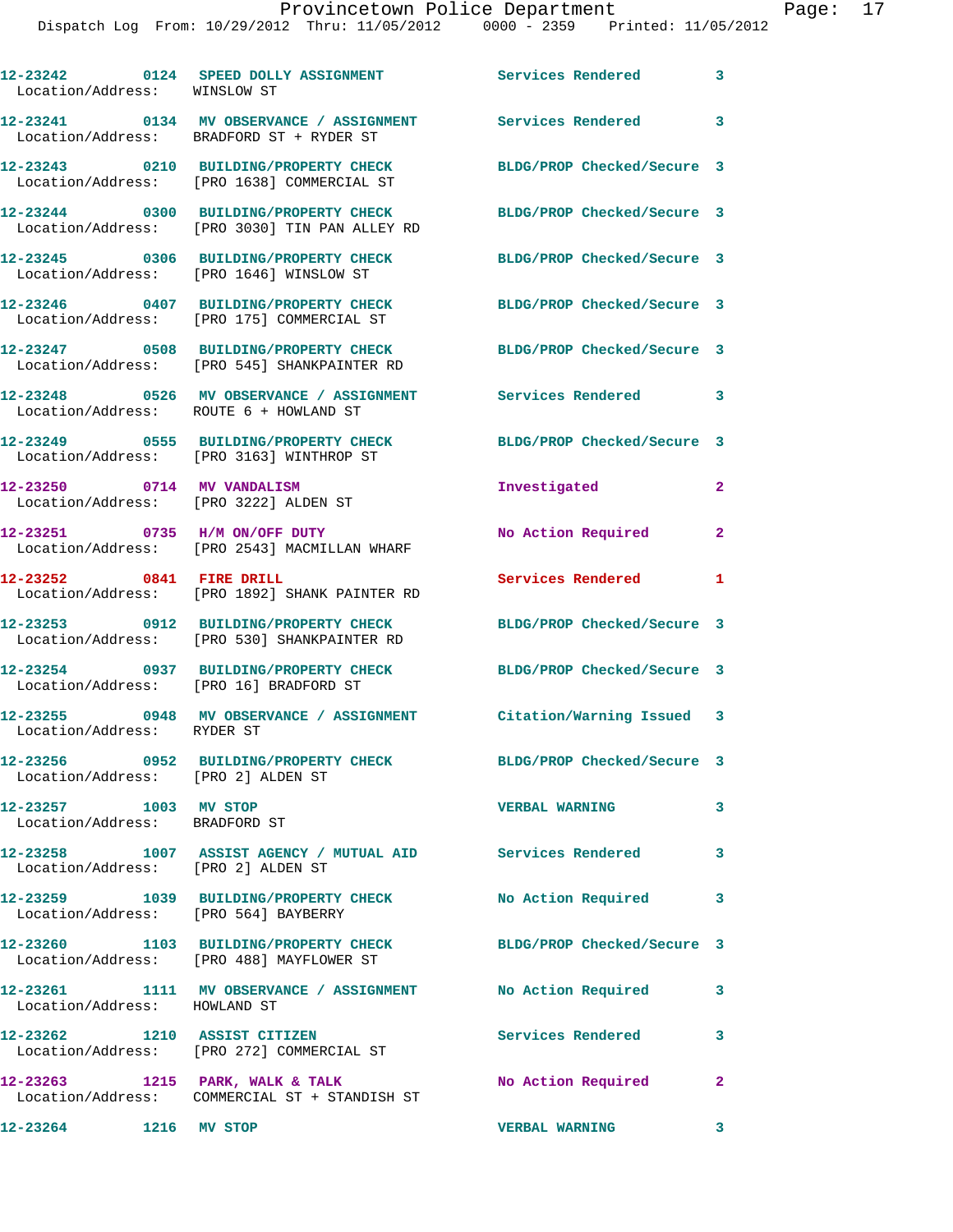|                                                            | Dispatch Log From: 10/29/2012 Thru: 11/05/2012 0000 - 2359 Printed: 11/05/2012                                       | Provincetown Police Department | Page: 18                |
|------------------------------------------------------------|----------------------------------------------------------------------------------------------------------------------|--------------------------------|-------------------------|
|                                                            | Location/Address: ATLANTIC AVE + BRADFORD ST                                                                         |                                |                         |
| 12-23265 1302 MV STOP                                      | Location/Address: BRADFORD ST + ALDEN ST                                                                             | VERBAL WARNING 3               |                         |
| Location/Address: CARVER ST                                | 12-23266 1309 MV COMPLAINT                                                                                           | Services Rendered              | $\overline{2}$          |
|                                                            | 12-23267 1330 PARK, WALK & TALK Services Rendered 2<br>Location/Address: WINTHROP ST + COMMERCIAL ST                 |                                |                         |
| Location/Address: PLEASANT ST                              | 12-23269 1502 FIRE, BRUSH                                                                                            | Extinguished 1                 | 1                       |
|                                                            | 12-23270 1520 HIGH SCHOOL/AFTER HOURS Services Rendered 3                                                            |                                |                         |
|                                                            | 12-23271 1607 MV OBSERVANCE / ASSIGNMENT<br>Location/Address: [PRO 2784] SHANK PAINTER RD                            | Services Rendered 3            |                         |
| 12-23272 1611 MV STOP                                      | Location/Address: ROUTE 6 + SHANK PAINTER RD                                                                         | VERBAL WARNING 3               |                         |
|                                                            | 12-23273   1631   BUILDING/PROPERTY CHECK BLDG/PROP Checked/Secure 3<br>Location/Address: [PRO 2898] JEROME SMITH RD |                                |                         |
|                                                            | 12-23274 1637 MV OBSERVANCE / ASSIGNMENT No Action Required 3<br>Location/Address: [PRO 2784] SHANKPAINTER RD        |                                |                         |
| Location/Address: RACE POINT RD                            | 12-23275 1646 PARKING COMPLAINT / GENERAL Services Rendered 3                                                        |                                |                         |
| 12-23276 1710 MV STOP                                      | Location/Address: SHANK PAINTER RD + BROWNE ST                                                                       | <b>VERBAL WARNING</b>          | 3                       |
|                                                            | 12-23277 1744 PARK, WALK & TALK 1997 Services Rendered 2<br>Location/Address: [PRO 539] SHANKPAINTER RD              |                                |                         |
| Location/Address: [PRO 2513] ROUTE 6                       | 12-23278 1750 MV OBSERVANCE / ASSIGNMENT Services Rendered 3                                                         |                                |                         |
| Location/Address: [PRO 433] RYDER ST                       | 12-23279 1752 BUILDING/PROPERTY CHECK BLDG/PROP Checked/Secure 3                                                     |                                |                         |
| 12-23280 1805 MV STOP                                      | Location/Address: ROUTE 6 + SNAIL RD                                                                                 | <b>VERBAL WARNING</b>          | 3                       |
| 12-23281 1824 MV STOP                                      | Location/Address: [PRO 1892] SHANK PAINTER RD                                                                        | <b>VERBAL WARNING</b>          | $\overline{\mathbf{3}}$ |
| 12-23282 1832 MV STOP<br>Location/Address: JEROME SMITH RD |                                                                                                                      | VERBAL WARNING 3               |                         |
|                                                            | 12-23283 1840 BUILDING/PROPERTY CHECK BLDG/PROP Checked/Secure 3<br>Location/Address: [PRO 1646] WINSLOW ST          |                                |                         |
| 12-23284 2005 MV STOP<br>Location/Address: SNAIL RD        |                                                                                                                      | VERBAL WARNING 3               |                         |
| Location/Address: HARRY KEMP WAY                           | 12-23285 2014 MEDICAL EMERGENCY                                                                                      | Transported to Hospital 1      |                         |
|                                                            | 12-23286 2054 BUILDING/PROPERTY CHECK BLDG/PROP Checked/Secure 3<br>Location/Address: [PRO 16] BRADFORD ST           |                                |                         |
|                                                            | 12-23287 2134 BUILDING/PROPERTY CHECK BLDG/PROP Checked/Secure 3<br>Location/Address: [PRO 306] COMMERCIAL ST        |                                |                         |
|                                                            | 12-23288 2157 BUILDING/PROPERTY CHECK Services Rendered 3<br>Location/Address: [PRO 2483] COMMERCIAL ST              |                                |                         |
|                                                            | 12-23289 2215 MEDICAL EMERGENCY                                                                                      | Transported to Hospital 1      |                         |